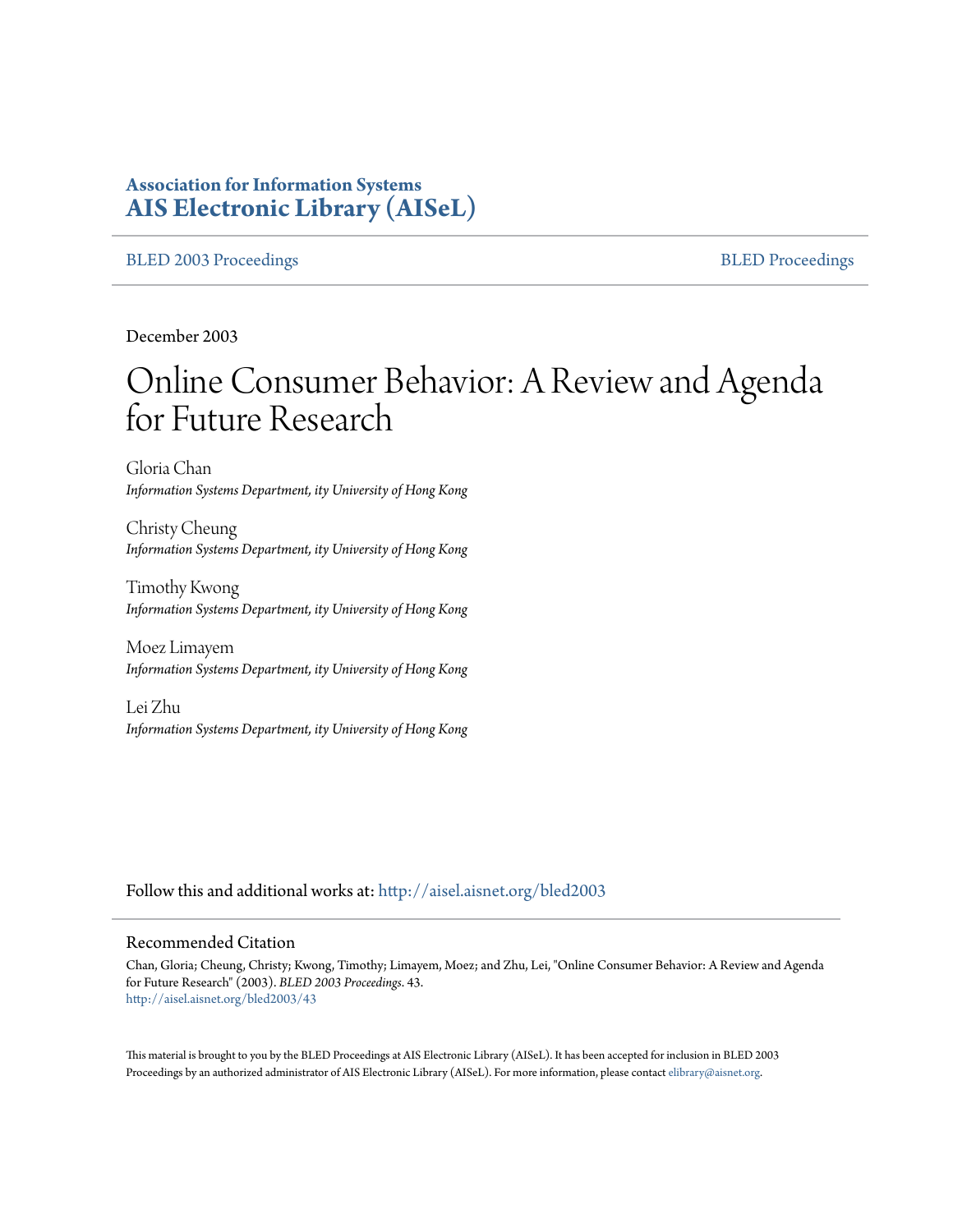## **16th Bled eCommerce Conference**

#### **eTransformation**

Bled, Slovenia, June 9 - 11, 2003

## **Online Consumer Behavior: A Review and Agenda for Future Research**

#### **Christy M. K. Cheung, Lei Zhu, Timothy Kwong, Gloria W.W. Chan, Moez Limayem**

Information Systems Department, City University of Hong Kong, Hong Kong iscc@is.cityu.edu.hk, 50095084@plink.cityu.edu.hk, istim@is.cityu.edu.hk, iswwchan@is.cityu.edu.hk, ismoez@is.cityu.edu.hk

#### **Abstract**

The topic of online consumer behavior has been examined under various contexts over the years. Although researchers from a variety of business disciplines have made significant progress over the past few years, the scope of these studies is rather broad, the studies appear relatively fragmented and no unifying theoretical model is found in this research area. In view of this, we provide an exhaustive review of the literature and propose a research framework with three key building blocks (intention, adoption, and continuance) so as to analyze the online consumer behavior in a systematic way. This proposed framework not only provides us with a cohesive view of online consumer behavior, but also serves as a salient guideline for researchers in this area. We conclude our paper with a research agenda for the study of online consumer behavior.

**Keywords:** framework for online consumer behavior, intention, adoption, continuance, literature analysis, individual/consumer characteristics, environmental influences, product/service characteristics, medium characteristics, online merchants and intermediaries characteristics

#### **1. Introduction**

Online consumer behavior has become an emerging research area with an increasing number of publications per year. The research articles appear in a variety of journals and conference proceedings in the fields of information systems, marketing, management, and psychology. A review of these articles indicates that researchers mostly draw theories from classical consumer behavior research, such as behavioral learning (Skinner, 1938), personality research (Folkes 1988), information processing (Bettman 1979), and attitude models (Fishbein 1967).

Moreover, a close examination of the literature in this area reveals that most of the components of consumer behavior theory have been applied to the study of online consumer behavior. However, the application is not as straightforward as simply borrowing the components and applying them. There are still significant differences between offline and online consumer behavior that warrant a distinguishing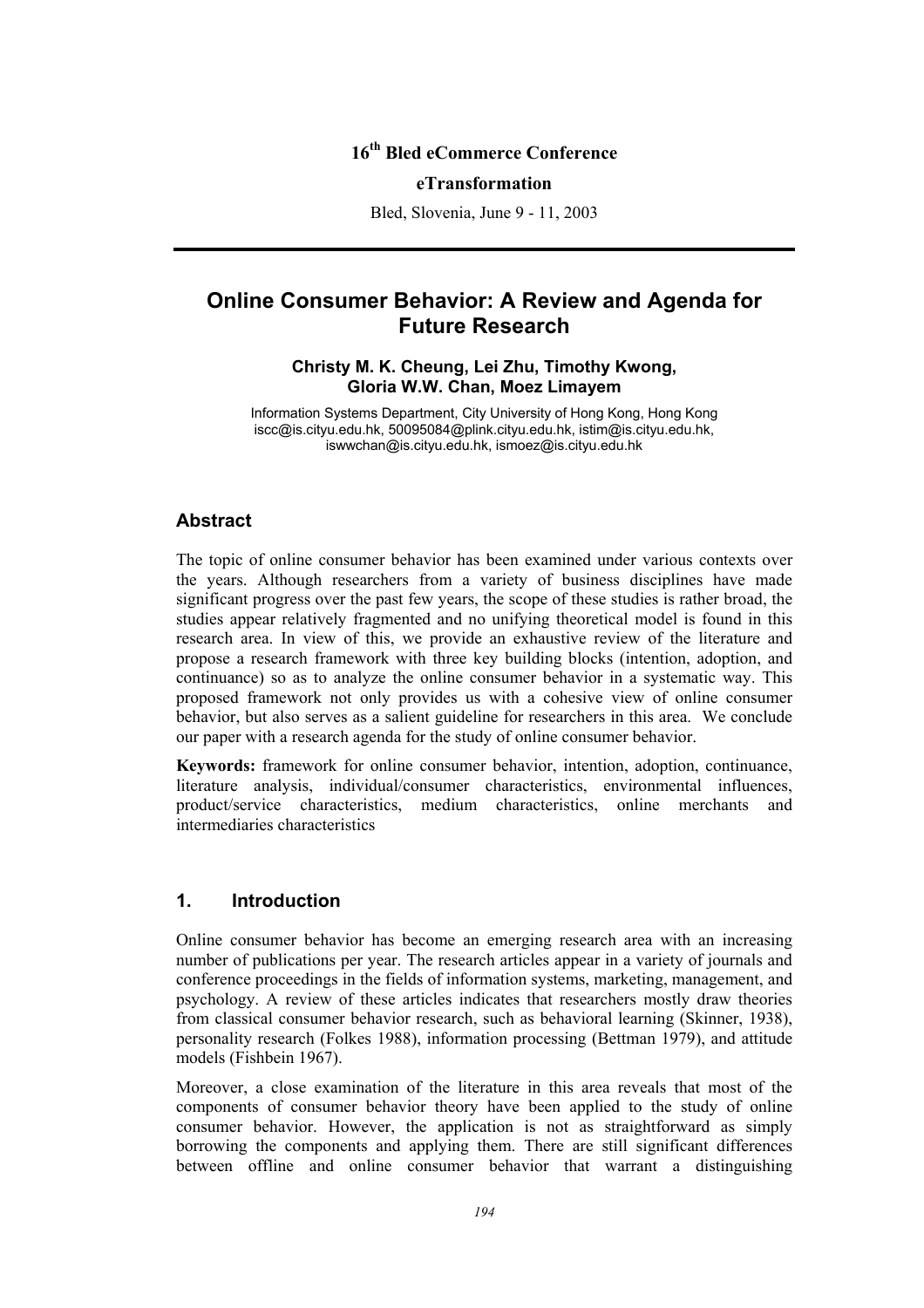conceptualization. For example, Vijayasarathy (2001) integrated the web specific factors (online shopping aid) into the theory of reasoned action (TRA) to better explain consumer online shopping behavior. Song and Zahedi (2001) built on the model of the theory of planned behavior (TPB) and examined the effects of website design on the adoption of Internet shopping.

A review of online consumer research reveals that the scope of published studies is rather broad, the studies appear relatively fragmented with contradictory results, and only very few prior studies (e.g., Jarvenpaa and Todd 1996, Koufaris et al 2001) have attempted to systematically review and develop a framework for the study of this important research area. In this vein, the objectives of this study are: (1) to provide a systematic and exhaustive review of online consumer behavior research, (2) to identify important constructs that are specific to the context of online purchasing, (3) to propose an integrated framework that enhances our understanding of the underlying driving factors of online consumer behavior, and (4) to provide directions for future research in this area.

The paper is organized as follows. Section II outlines the research approach and Section III describes the results and the literature analysis. Section IV presents an integrated framework for the study of online consumer behavior. Finally, Section V addresses the discussion, and Section VI concludes the paper by considering the future research agenda in this area.

## **2. A Structured Research Approach**

Prior literature provides us with a rich foundation on which to build a research framework for the study of online consumer behavior. As suggested by Douglas et al. (1994), strong theoretical and conceptual frameworks can be developed through an integration of constructs from different research traditions and disciplines. In the current study, we review the prior literature of online consumer behavior and analyze the theories and the underpinning factors.

A systematic and structured approach in search and review is strongly recommended in writing sound IS literature reviews (Webster and Watson 2002). In this study, we conducted an exhaustive and systematic electronic search using ProQuest, Social Science Citation Index, IEEE Xplore, and other bibliographic sources with keywords such as "online shopping", "Internet shopping" and "online consumer purchasing behavior". In addition to the search for referred journal articles, we included three IS-related conference proceedings (AMCIS, HICSS, ICIS) in our literature search and analysis.

A total of 351 articles in the area of online consumer behavior were identified from 1994 to April 2002. For any study to be included in our analysis, it has to focus primarily on consumer purchasing behavior on the Web. Electronic copies of most articles were obtained from digital libraries and online databases. They were stored and analyzed with the use of the EndNote software.

## **3. Literature Analysis Results**

The 351 articles were analyzed and classified in terms of publication year, title, underlying theory/framework, and dependent and independent variables studied. We believe that this clarification provides fruitful insights about online consumer scholars. In particular, this analysis helps researchers discover deficiencies and identify potential unexplored research opportunities in this area.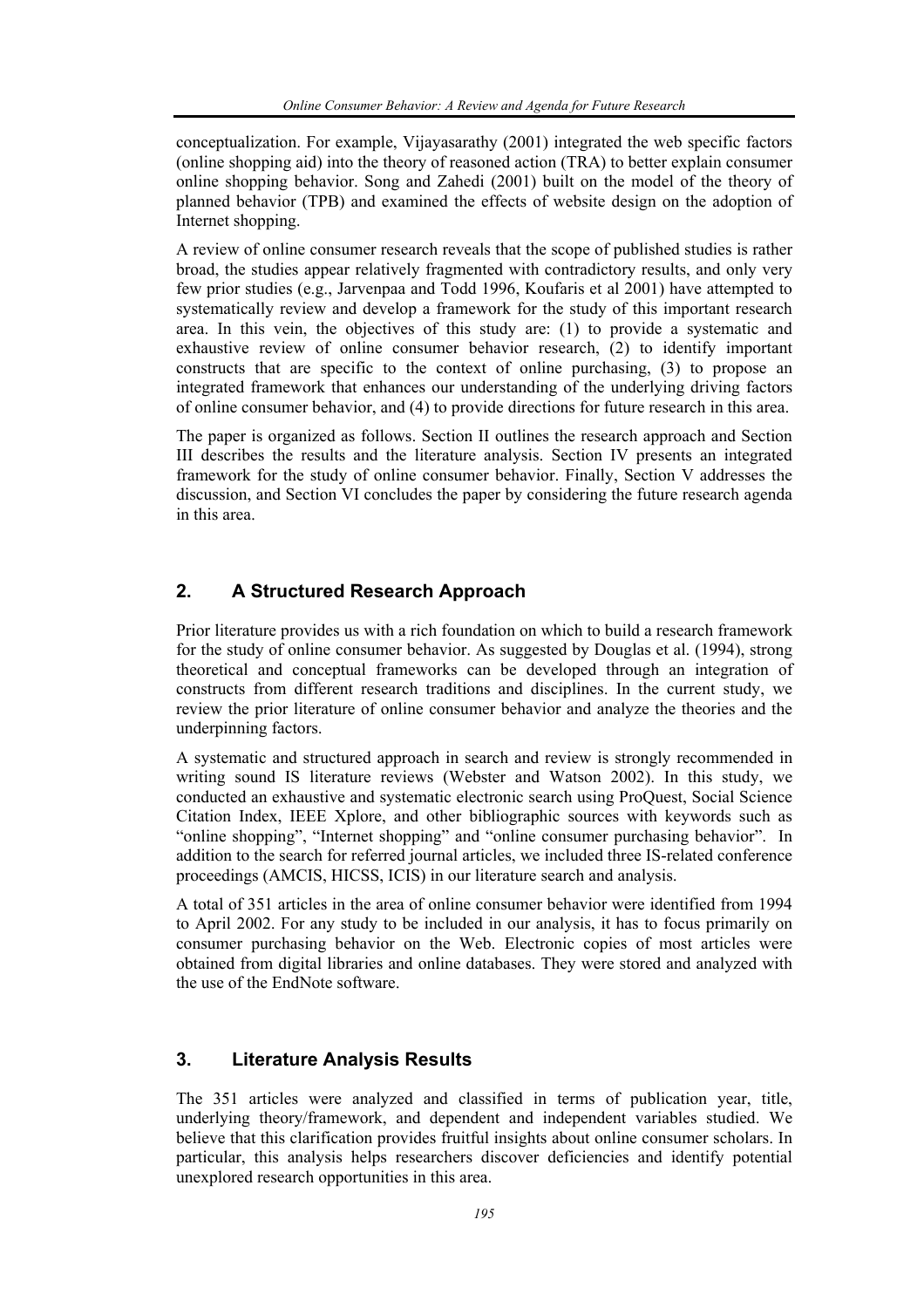#### *3.1 Historical Overview*

The importance of an emerging research area is reflected in the increasing number of publications per year. The number of articles in the online consumer behavior literature has risen dramatically in the past four years, with over 120 articles being published in 2001 (see Figure 1).



*Figure 1: Number of Publications by Year* 

#### *3.2 Publications*

Research on online consumer behavior appears in a variety of journals and conference proceedings in the fields of Information Systems, Marketing, Management and Psychology. In Information Systems it appears that online consumer behavior research is not yet part of the mainstream. As is typical for an emerging research area, most articles appear in new, innovative journals such as the *International Review of Retail, Distribution and Consumer Research, International Journal of Electronic Commerce* and *Internet Research: Electronic Networking Applications and Policy*. We expect that as this research area matures, articles will begin to find their way into more established journals such as *MIS Quarterly* and *Information Systems Research*. Moreover, it is interesting to find that many non-IS journals such as the *International Review of Retail* and *Distribution and Consumer Research*, rank the highest in terms of number of articles published in this area. This illustrates the importance of this research area to MIS and related disciplines. Table 1 shows the ranking of the journals that have published articles in online consumer behavior (we only included journals with at least two articles in this area).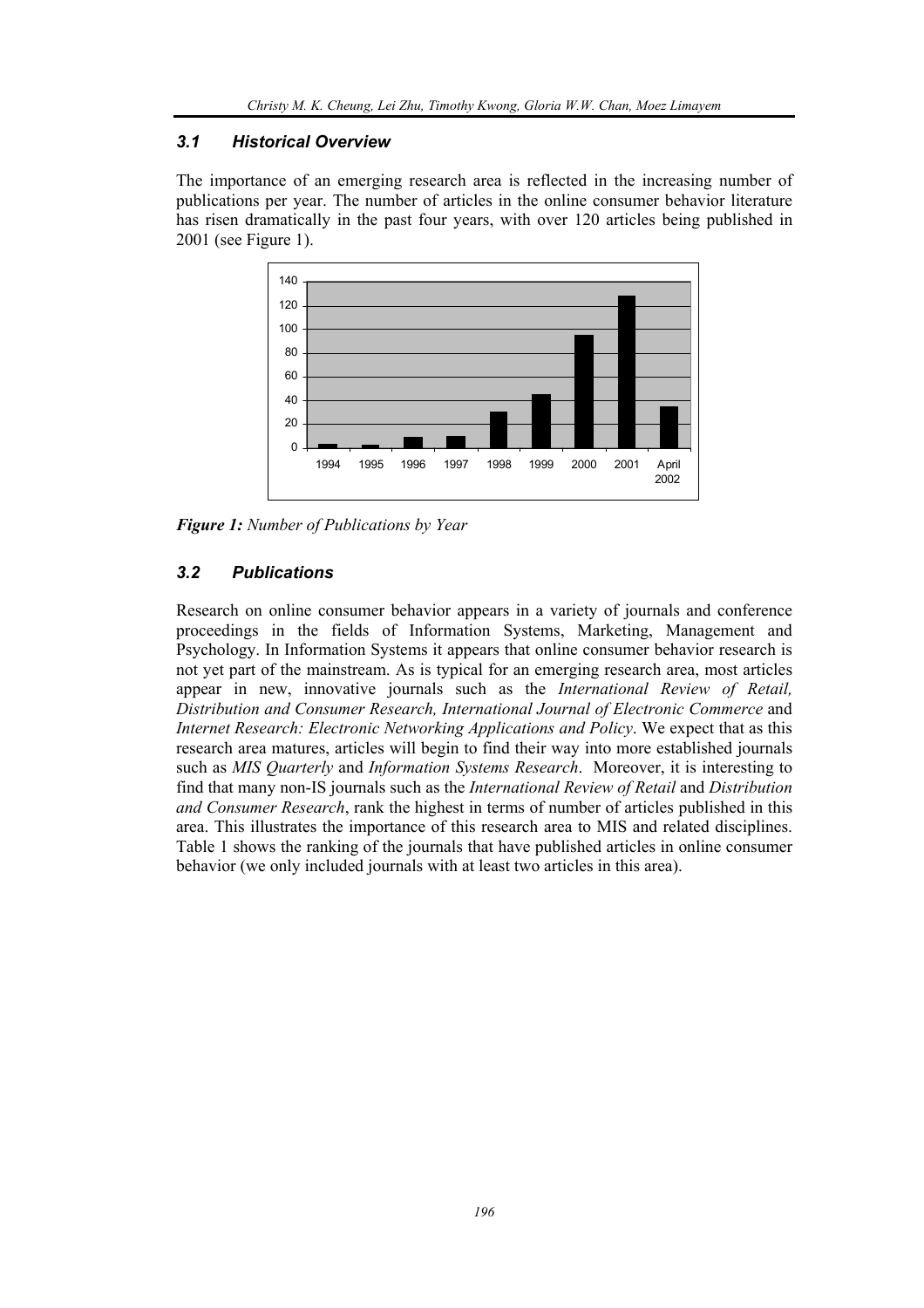| <b>Journals</b>                                                        | Count                   |
|------------------------------------------------------------------------|-------------------------|
| The International Review of Retail, Distribution and Consumer Research | 24                      |
| International Journal of Electronic Commerce                           | 18                      |
| Internet Research: Electronic Networking Applications and Policy       | 11                      |
| Communications of the ACM                                              | 8                       |
| Information & Management                                               | $\overline{7}$          |
| Journal of Marketing Communications                                    | $\overline{7}$          |
| <b>Electronic Markets</b>                                              | 6                       |
| Journal of Marketing Practice: Applied Marketing Science               | 6                       |
| Quarterly Journal of Electronic Commerce                               | 6                       |
| Electronic Commerce Research                                           | 5                       |
| <b>Business Strategy Review</b>                                        | $\overline{7}$          |
| <b>Decision Support Systems</b>                                        | $\overline{7}$          |
| Journal of Business Research                                           | $\overline{7}$          |
| Journal of Computer Information Systems                                | $\overline{7}$          |
| Journal of Retailing                                                   | $\overline{7}$          |
| <b>Marketing Management</b>                                            | 7                       |
| IEEE Transactions on Systems, Man and Cybernetics, Part A              | $\overline{7}$          |
| International Journal of Human-Computer Studies                        | 3                       |
| Management of Engineering and Technology                               | 3                       |
| MIT Sloan Management Review                                            | 3                       |
| Journal of Consumer Marketing                                          | $\overline{\mathbf{3}}$ |
| California Management Review                                           | $\overline{2}$          |
| e-Service Journal                                                      | $\overline{2}$          |
| International Journal of Retail & Distribution Management              | $\overline{2}$          |
| Journal of Advertising Research                                        | $\overline{2}$          |
| Journal of Industrial Economics                                        | $\overline{2}$          |
| <b>Management Decision</b>                                             | $\overline{2}$          |
| <b>Marketing Science</b>                                               | $\overline{2}$          |
| Psychology & Marketing                                                 | $\overline{2}$          |
| International Journal of Information Management                        | $\overline{2}$          |
| International Journal of Service Industry Management                   | $\overline{2}$          |
| Journal of Computer-Mediated Communication                             | $\overline{2}$          |

*Table 1: Number of Online Consumer Behavior Research Studies in Journals* 

#### *3.3 Underlying Theory and Framework*

As part of our analysis, we identified the theories that are used by the authors of the 351 papers surveyed. Findings show that the Theory of Reasoned Action (TRA) and its family theories including the Technology Acceptance Model (TAM) and the Theory of Planned Behavior (TPB) are the dominant theories in this area. Expectation-Confirmation Theory (ECT) and Innovation Diffusion Theory (IDT) have also been repeatedly tested in the study of online consumer behavior. Table 2 lists the five most frequently used theories and their corresponding references.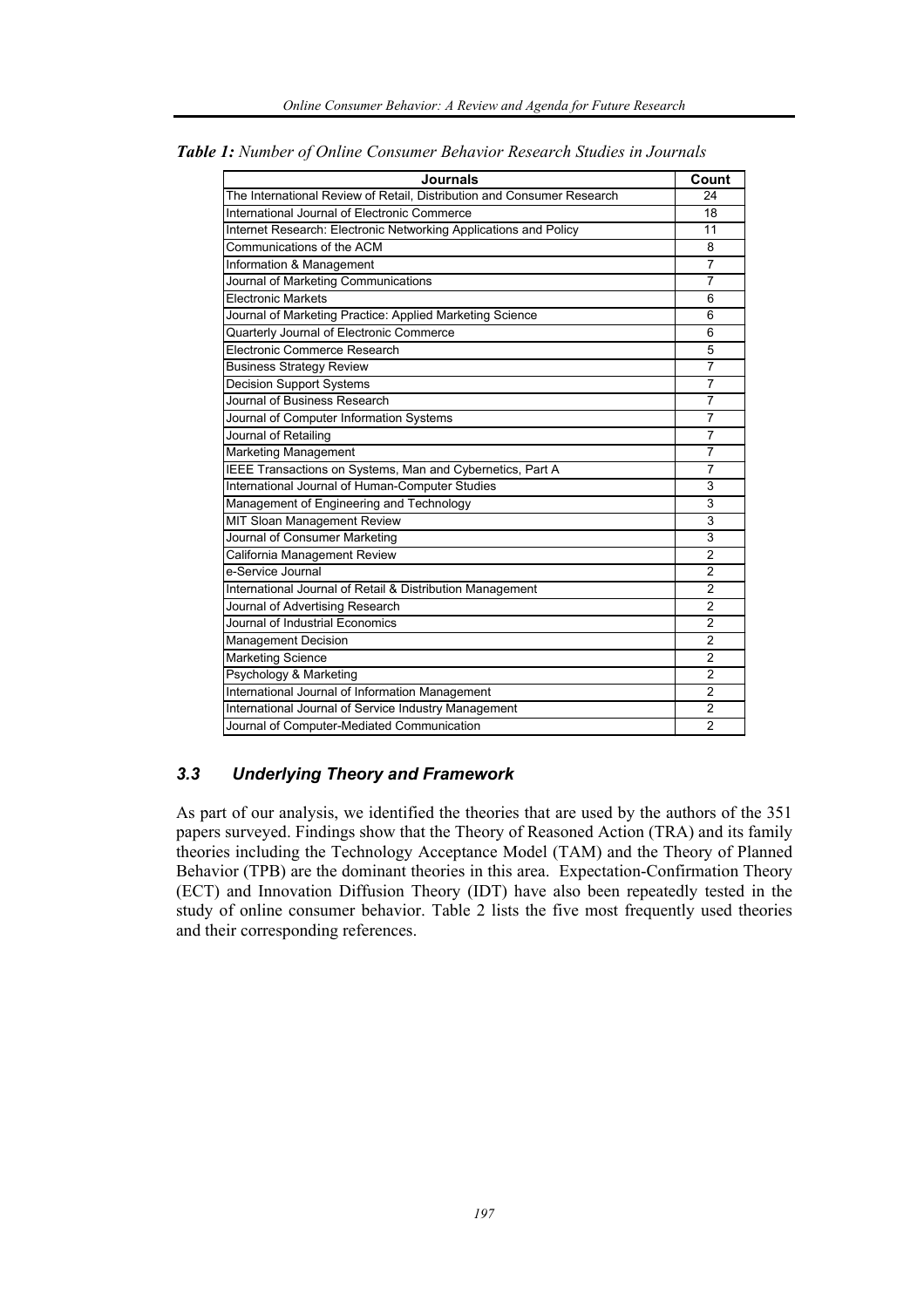| Theory                                 | Reference                                                                                                                                                                                                                                                                                                    |
|----------------------------------------|--------------------------------------------------------------------------------------------------------------------------------------------------------------------------------------------------------------------------------------------------------------------------------------------------------------|
| <b>Expectation-Confirmation Theory</b> | Bhattacherjee (2001a)<br>Bhattacherjee (2001b)<br>Khalifa and Liu (2001)                                                                                                                                                                                                                                     |
| Innovation Diffusion Theory            | Bhattacherjee (2000)<br>Bhattacherjee (2001b)<br>Goldsmith (2000)<br>Parthasarathy and Bhattacherjee (1998)<br>Senecal (2000)<br>Siu and Cheng (2001)                                                                                                                                                        |
| Technology Acceptance Model            | Bhattacherjee (2000)<br>Bhattacherjee (2001a)<br>Bhattacherjee (2001b)<br>Chau, Au and Tam (2000)<br>Childers et al. (2001)<br>Heijden et al. (2001)<br>Lee et al.(2001)<br>Limayem and Khalifa (2000)<br>Lin and Lu (2000)<br>Keen et al. (2000)<br>Parthasarathy and Bhattacherjee (1998)<br>Pavlou (2001) |
| Theory of Planned Behavior             | Bhattacherjee (2000)<br>Bhattacherjee (2001a)<br>Bhattacherjee (2001b)<br>Jarvenpaa and Tractinsky (1999)<br>Jarvenpaa et al. (2000)<br>Keen et al. (2000)<br>Limayem and Khalifa (2000)<br>Limayem et al. $(2000)$<br>Pavlou (2001)<br>Shim et al. (2001)<br>Song and Zahedi (2001)                         |
| Theory of Reasoned Action              | Heijden et al. (2001)<br>Jarvenpaa and Tractinsky (1999)<br>Jarvenpaa et al. (2000)<br>Jones and Vijayasarathy (1998)<br>Keen et al. (2000)<br>Kimelfeld and Watt (2001)<br>Limayem et al. $(2000)$<br>Shim et al.(2001)<br>Vijayasarathy and Jones (2000)                                                   |

*Table 2: References of Online Consumer Behavior Research* 

The findings show that most authors depend heavily on theories from the TRA family (TPB, TAM, and TRA), while other useful theories such as the flow theory are ignored. Researchers, therefore, should try to explore new theories and frameworks and investigate online consumer behavior from different perspectives and angles.

### **4. An Integrated Framework for the Study of Online Consumer Behavior**

As demonstrated in the previous section, the prevalence of the Internet has aroused enormous interest in the study of consumer-based electronic commerce in recent years. In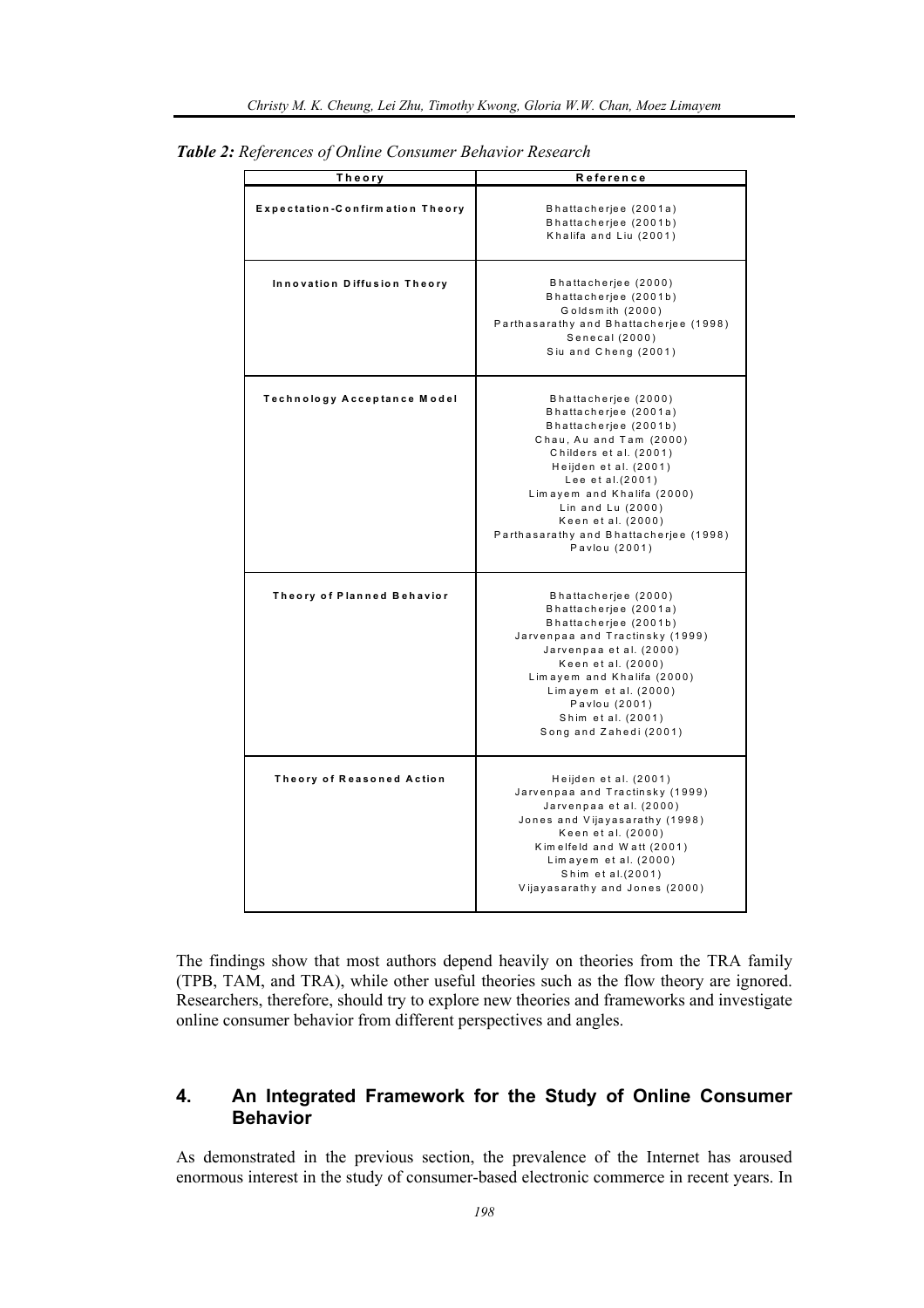particular, the focus of these studies was on investigating factors affecting the intention and adoption of consumer online purchase.

Early studies in online consumer behavior largely sought to explore how consumers adopt and use online purchase. Specifically, the emphasis was on the antecedents of consumer online purchasing intention and adoption. Companies, however, have started to realize that in the digital economy, competitors are just a click away. Initial adoption by consumers is only the first step towards overall success, and companies that succeed in their e-business initiatives are adept at creating and maintaining a long-term sustainable relationship with loyal customers. Thus, research in the consumer continuance behavior (repurchase) becomes increasingly salient.

#### *4.1 A Base Model*

Our literature review revealed that no prior study has attempted to link the three key concepts of intention, adoption, and continuance and investigate the process of online consumer purchase as a whole. By integrating Fishbein's attitudinal theoretical model (Fishbein 1967) and the expectation-confirmation model (Oliver 1980), we attempt to associate the three elements together and form a base model – Model of Intention, Adoption, and Continuance (MIAC) (as depicted in Figure 2) for the development of an online consumer behavior framework.



*Figure 2: Model of Intention, Adoption, and Continuance (MIAC)* 

Fishbein's attitudinal model has been widely used in the marketing context (Lilien et al 1992) and this paradigm provides researchers with a useful lens for examining the factors explaining consumer purchasing intention and adoption. According to this model, behavior is predominantly determined by intention. Other factors like attitudes, subjective norms, and perceived behavioral control are also shown to be related to an appropriate set of salient behavioral, normative, and control beliefs about the behavior. However, Fishbein's model stops at the adoption level and does not capture other important factors that explain and predict consumer continuance behavior (repurchase).

The expectation-confirmation model (Oliver 1980), on the other hand, focuses on the post-purchase behavior. It is a widely used model in the consumer behavior literature, particularly in explaining consumer satisfaction and repeat purchase. Satisfaction is the central notion of this model and it is formed by the gap between expectation and perceived performance (Oliver 1980). The expectation-confirmation theory suggests that if the perceived performance meets one's expectation, confirmation is formed and consumers are satisfied. Bhattacherjee (2001b) stated that satisfied users are more likely to continue the IS use. Thus, we point that adoption and continuance are connected to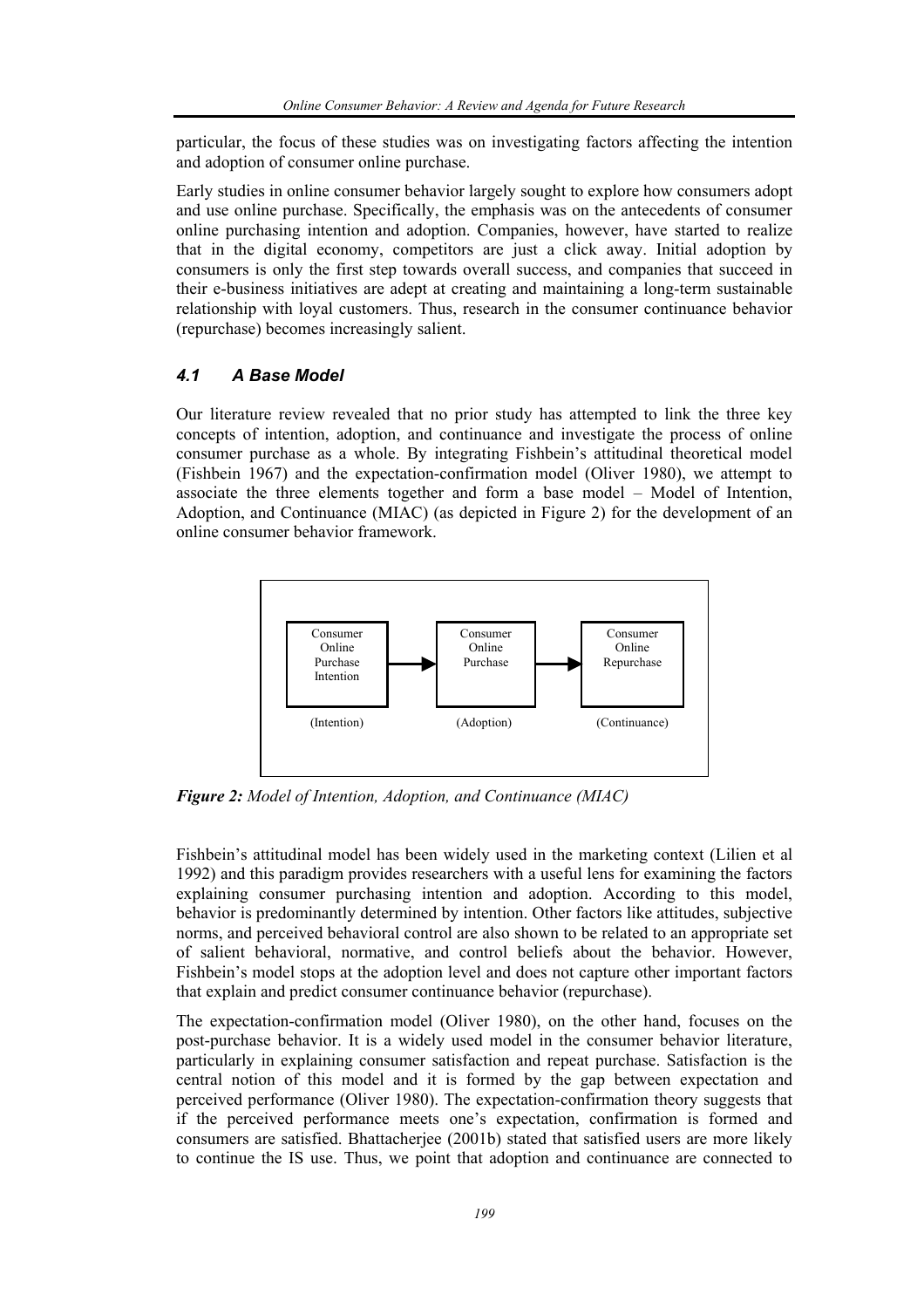each other through several mediating and moderating factors such as trust and satisfaction.

#### *4.2 A Framework for Online Consumer Behavior*

Our analysis shows that online consumer behavior is still fragmented. For example, researchers such as Goldsmith (2000) and Limayem et al. (2000) found that personal innovativeness is a key personality trait that explains consumer online purchase intention. Chau et al (2000) examined the effects of presentation mode, search engines, and navigation structure of product items on the adoption of Internet shopping. Jarvenpaa et al (2000) concluded that trust in an Internet store is a salient determinant of online shopping. Finally, Lee (1999) focused on online repurchase and contended that consumer trust and consumer satisfaction were the key antecedents of continued purchase.

In order to capture the important factors explaining online behavior, we propose a unifying framework that could eventually guide research in this area. Through a close examination of the existing literature, five major domain areas including individual/consumer characteristics, environmental influences, product/service characteristics, medium characteristics, and online merchant and intermediary characteristics were identified.

#### *4.2.1 Individual/Consumer Characteristics*

The impact of Individual/Consumer characteristics on the adoption of IS/IT is a dominant research perspective in the IS literature (Zmud 1979). In the current study, individual/consumer characteristics refers to the factors specific to the consumer such as demographics, personality, value, lifestyle, attitude, consumer resources, consumer psychological factors (flow, satisfaction, trust), behavioral characteristics (looking for product information, access location, duration, and frequency of usage), motivation, and experience.

#### *4.2.2 Environmental Influences*

In addition to personal characteristics, marketing scholars such as Engel et al (2001) contend that environmental factors like culture, social influence, peer influence, and mass media play an important role in affecting consumer purchasing decisions. We believe that these factors are also relevant in the context of online consumer behavior and therefore include them in our framework.

#### *4.2.3 Product/Service Characteristics*

Jarvenpaa and Todd (1996) argue that price, quality, and product type are the three key elements in shaping consumers' perception. In suggested fragmentation, product/service characteristics mainly refer to knowledge about the product, product type, frequency of purchase, tangibility, differentiation and price.

#### *4.2.4 Medium Characteristics*

Characteristics of systems have been extensively studied in the IS literature. Traditional IS attributes such as ease of use, quality, security and reliability are included in the study of electronic commerce systems. Additionally, web specific factors such as ease of navigation, interface and network speed are also considered in the current study.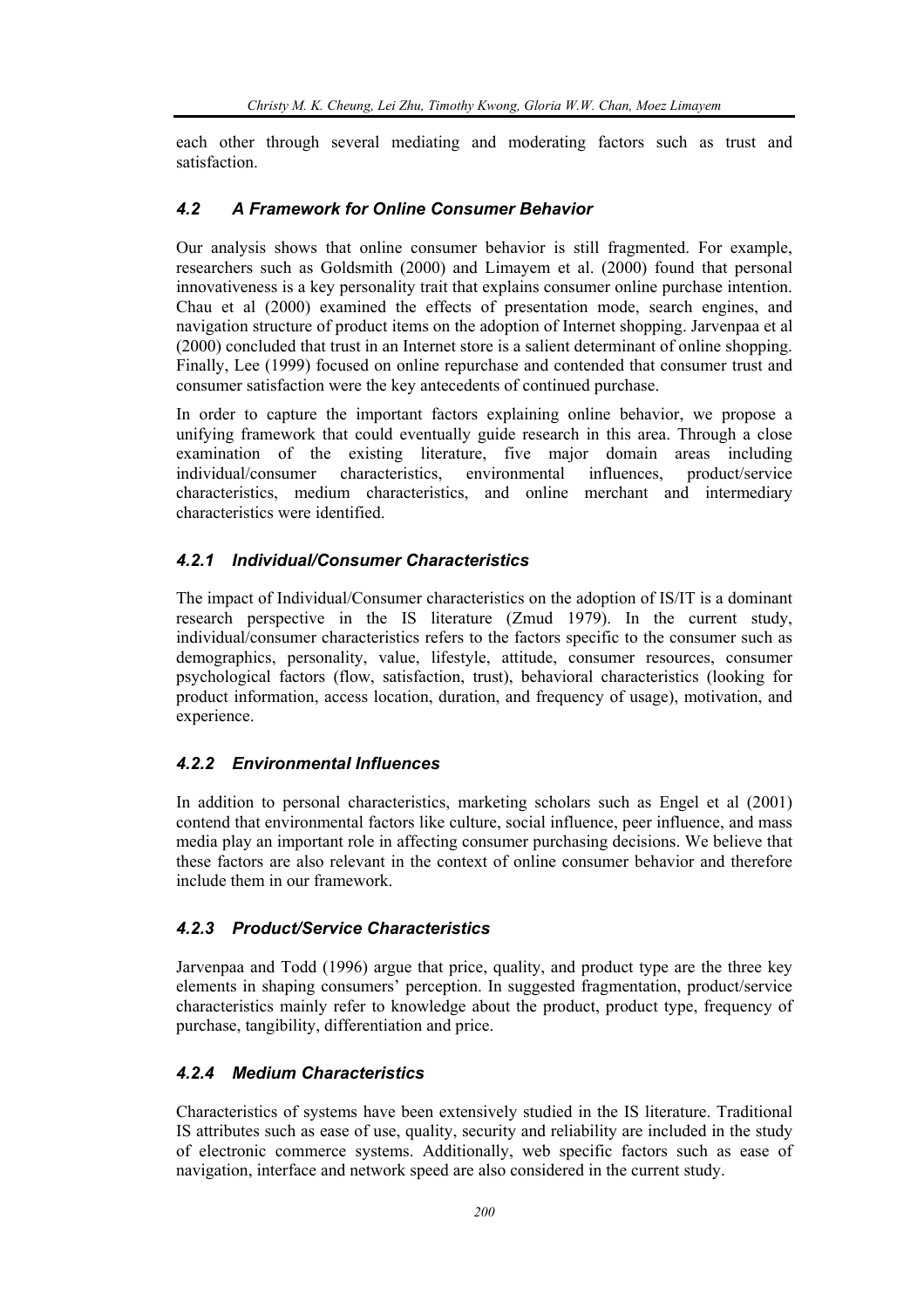#### *4.2.5 Online Merchants and Intermediaries Characteristics*

Researchers such as Hoffman and Novak (1996) and Spiller and Lohse (1998) have suggested a broad classification of Internet retail stores as well as the key attributes and features of online stores. These studies provided us with a better insight into the study of online merchant and intermediary characteristics. In the current study, we included factors like service quality, privacy and security control, brand/reputation, delivery/logistic, after sales services and incentive in our framework of online consumer behavior.



*Figure 3: Framework of Online Consumer Behavior* 

These five domain areas were integrated into our base model (MIAC) to form a framework (as shown in Figure 3) for the study of online consumer behavior. This proposed framework not only provides us with a cohesive view of online consumer behavior, but also serves as a salient guidance for researchers in this research area.

#### *4.3 Online Consumer Purchase Intention, Adoption, and Continuance*

Intention, adoption, and continuance are the key building blocks of our proposed framework of online consumer behavior. In the following section, we implicitly investigated the three key elements by mapping prior literature into the five domains. Appendix A describes the extent to which each one of the factors was related to one of the three main building blocks. For example, the impact of age on intention was investigated by one study and the impact of age on adoption was investigated by seven studies. However, no study explored the link between age and continuance.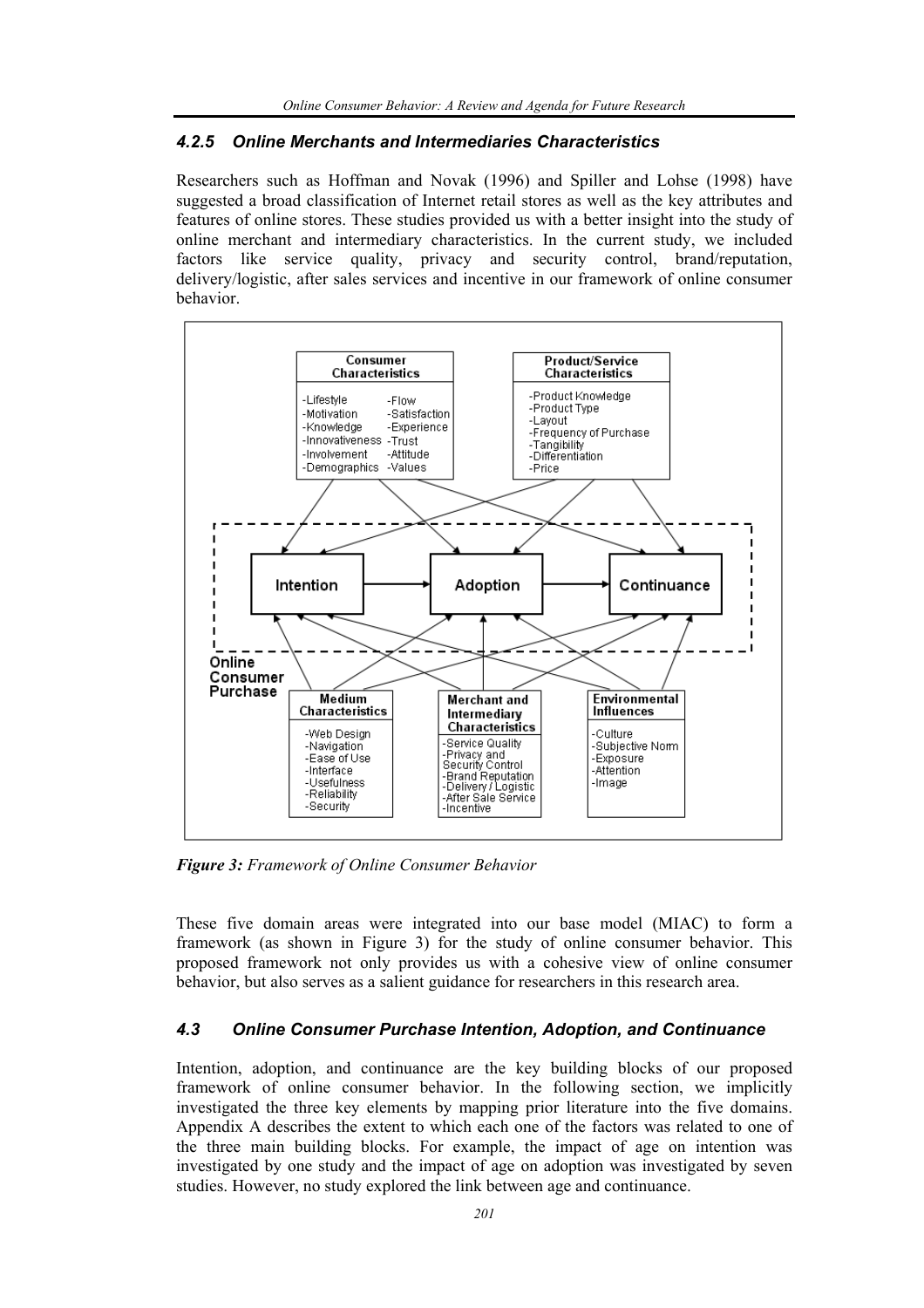#### *4.3.1 Consumer Online Purchase Intention*

Based on the theory of reasoned action and other related theories in this research area, the key factors of attitude, subjective norm, and perceived behavior control are largely postulated as the determinants of consumer online purchase intention (e.g. Bhattacherjee 2000, Keen et al 2000, Limayem et al., 2000). Similarly, perceived ease of use and perceived usefulness stemming from technology acceptance model (TAM), have also received enormous attention (e.g. Chau et al 2000, Lin and Lu 2000).

Trust and perceived risk (e.g. Jarvenpaa et al 2000, Pavlou 2001, Ruyter et al 2001) have been widely investigated in the study of consumer online purchase intention. Some recent studies (e.g. Cheung and Lee 2001, Lee and Turban 2001) focused primarily on the trust formation process in the context of Internet shopping. In terms of product/service characteristics, are the key research topics are product type (e.g. Bobbitt and Dabholkar 2001, Sohn 1999) and price (e.g. Degeratu et al 2000, Liao and Cheung 2001). For instance, Sohn (1999) argued that products like CDs, books or canned food which do not require a physical examination before being purchased are easier to sell on the Internet. Brand/reputation (e.g. Jarvenpaa et al 2000, Ruyter et al 2001)and service quality (e.g. Ruyter et al 2001, Song and Zahedi 2001) are also important in affecting online purchase intentions.

#### *4.3.2 Consumer Online Purchase (Adoption)*

As is the case for consumer online purchase intention, researchers (e.g. Chau et al 2000, Goldsmith and Bridges 2000, Koufaris et al 2001, Limayem et al 2000, Raijas and Tuunainen 2001, Vellido et al 2000) extensively employed attitudinal theoretical models in the study of consumer online purchase and thoroughly investigated the antecedent factors like intention, attitude, subjective norm, perceived behavior control, ease of use, and perceived usefulness.

Moreover, we observed a significant number of empirical studies that proposed and tested factors affecting consumer online purchase. Compared to the study of intention, the studies of consumer online purchase are quite fragmented and widely dispersed in the five main categories. For examples, demographics (e.g. Bellman et al 1999, Bhatnagar et al 2000, Li et al 1999, Phau and Poon 2000, Ramaswami et al 2000) have been widely considered in the study of online consumer behavior. Researchers primarily investigated factors such as age, gender, income, education, and the like in determining consumer online purchase. In terms of medium characteristics, a number of web specific factors including navigation (e.g. Chau et al 2000, Liang and Lai 2002), interface (e.g. Schoenbachler and Gordon 2002), security (e.g. Goldsmith 2000, Kim and Lim 2001), accessibility (e.g. Chen and Sukpanich 1998, Lee 2002), social presence (e.g. Kumar and Benbasat 2001) and online shopping aid (Vijayasarathy 2001) have been widely investigated in these prior studies. In terms of merchant and intermediary characteristics, factors like privacy and security protection (e.g. Kim and Lim 2001, Lee 2002) and brand/reputation (e.g. Ruyter et al 2001, Ward and Lee 2000) are frequently studied in consumer online purchase adoption.

#### *4.3.3 Consumer Online Repurchase (Continuance)*

Research on continuance is in its infancy. Bhattacherjee's (2001a) recent study is one of the very first attempts to explain consumer online repurchasing behavior. His proposed model was formulated on the basis of expectation and confirmation theory (ECT), and postulated satisfaction, confirmation, and loyalty incentives as salient factors affecting consumer online repurchasing.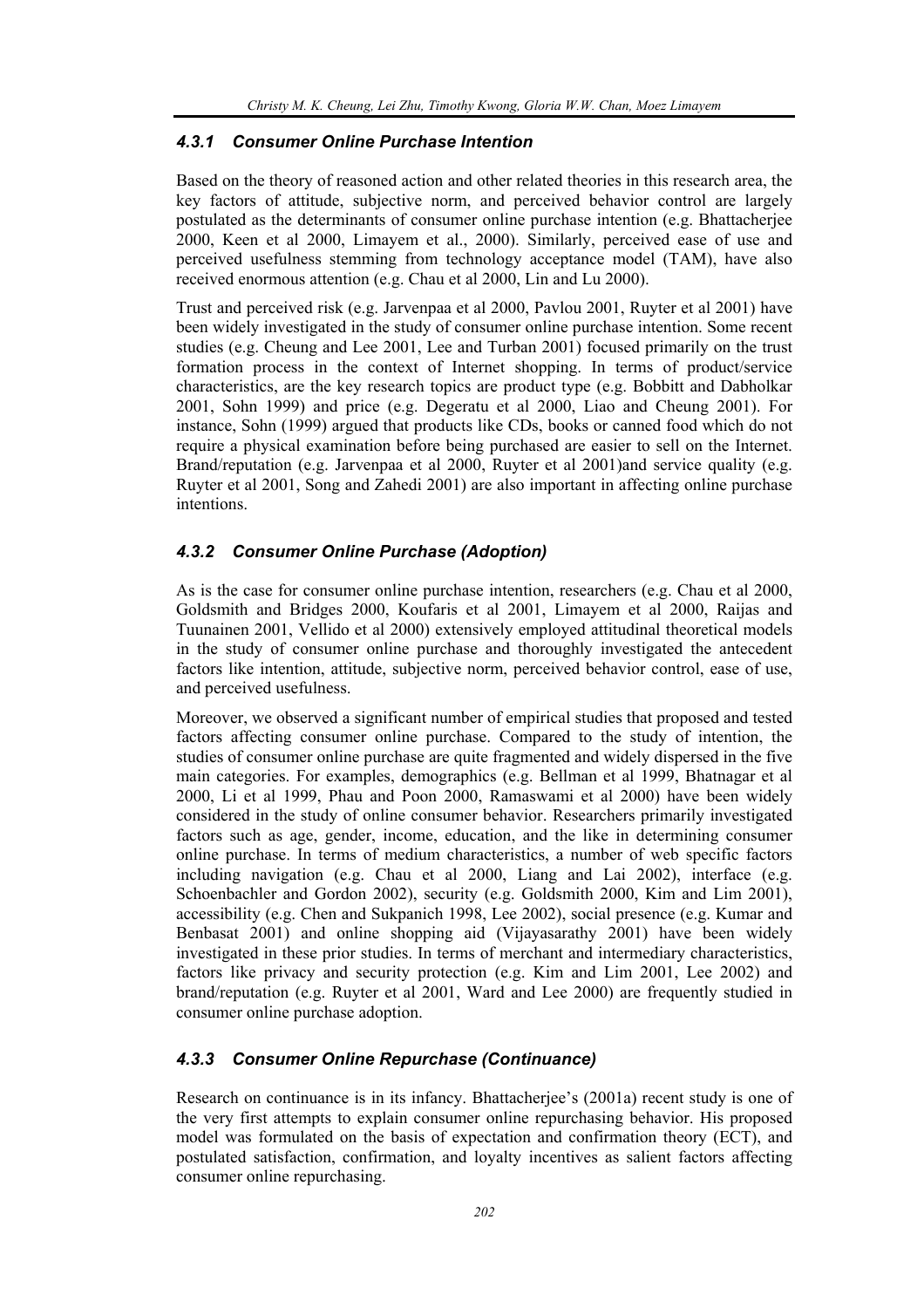Our literature review and analysis revealed that prior research on consumer online repurchase placed more emphasis on the impact of psychological factors. For instance, considerable attention has been given to the study of trust (Fung and Lee 1999, Lee et al 2000) and satisfaction formation (Khalifa and Liu 2001) in the context of consumer-based electronic commerce. Very few studies, however, have attempted to investigate the impact of product/service characteristics, medium characteristics, and merchant and intermediary characteristics on consumer online repurchasing. Liang and Lai (2002) was one recent study that explored the impact of web page design such as navigation, security, search attribute, and shopping aids. Similarly, Gefen and Devine (2001), focused on merchant characteristics and investigated the effect of service quality on consumer online purchase continuance using SERVQUAL.

#### **5. Discussions**

Electronic commerce is rapidly changing the way people do business all over the world. In the business-to-consumer segment, sales through the web have been increasing dramatically over the last few years. Customers, not only those from well-developed countries but also those from developing countries, are getting used to the new shopping channel. Understanding the factors that affect intention, adoption and repurchase are important for researchers and practitioners alike.

Our analysis of over 300 research articles on online consumer behavior has showed that this research area has received tremendous attention over the past few years. Most of the studies have borrowed theories from consumer behavior research and over emphasized the factors affecting a consumer's intention and adoption of online shopping while ignoring the factors leading to repurchase. Our review illustrates the need for a unifying framework that can guide research in this important area. Consequently, the proposed model (MIAC) shows how five important factors (consumer characteristics, environment influences, product/service characteristics, medium characteristics, merchant and intermediary characteristics) are related to three key elements (intention, adoption, repurchase).

#### *5.1 Antecedents of Intention, Adoption and Continuance*

Our findings confirm that online consumer behavior is still immature and exhibits an important research potential. The impact of several constructs of TPB, TRA and TAM such as attitude, subjective norms, and perceived behavioral control has been widely studied while other important factors have been ignored. As illustrated in Figure 3, factors related to consumer characteristics like demographics, personality, value, lifestyle, consumer resources, and knowledge were not explored. In addition, factors related to the medium characteristics (network availability, reliability, stability, speed, externalities, information quality, shopping aids medium richness and convenience), and environmental influences (culture and reference groups) have not been fully investigated in prior studies.

In terms of adoption, we found that consumer characteristics and medium characteristics are the key categories that most prior research explored. For example, characteristics such as demographics, lifestyle, motivation, behavioral characteristics, knowledge, attitude, intention, personal innovativeness, experience, trust, perceived risk, satisfaction, involvement and flow are well-tested and extensively studied. In addition, factors related to merchant and intermediary characteristics including website design, network reliability, search, network speed, usefulness, information quality, search attribute, shopping aids, channel, convenience and enjoyable are frequently explored.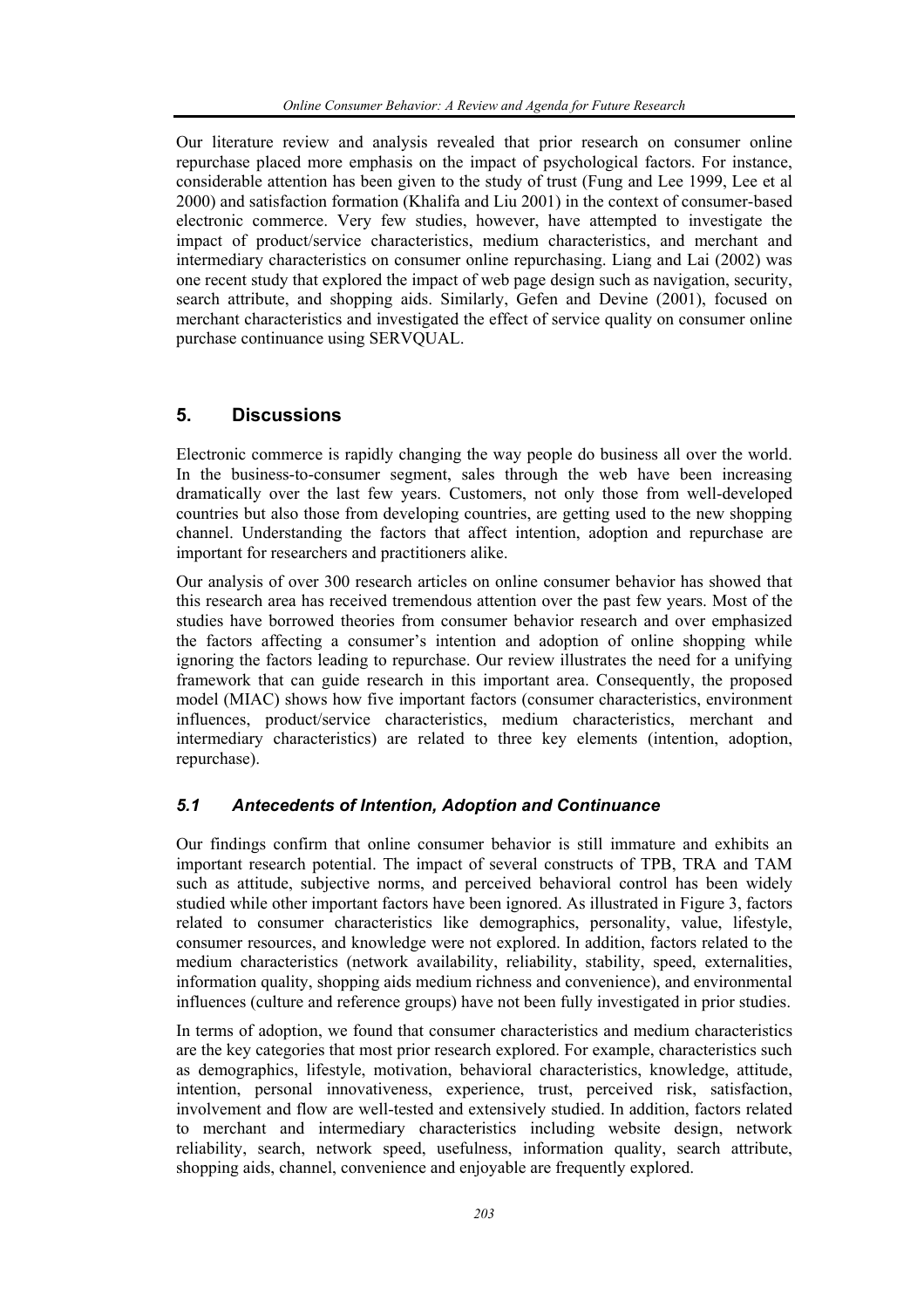Compared to intention and adoption, continuance is an under-researched area. The impact of factors like trust and satisfaction in the domain of consumer characteristics, ease of use, usefulness and search attribute in the domain of medium characteristics, and delivery in the domain of merchant and intermediary characteristics on continuance are yet to be investigated

## **6. Conclusion And Agenda for Future Research**

The purpose of this study was to conduct a thorough analysis of the literature in the area of online consumer behavior. A research framework was suggested to better understand existing studies and to highlight under-researched areas. Our findings show that the literature on online consumer behavior is rather fragmented. Most studies investigated intention and adoption of online shopping while continuance behavior (repurchase) is seriously under-researched. Moreover, our analysis helped us to identify several fruitful directions for future research.

1. Future research could use our suggested intention, adoption and continuance (MIAC) framework as a basis to empirically explore the factors affecting the online consumer purchasing process.

2. Our findings show that existing studies focus on the factors affecting intention of buying from the web. They do that by using TRA and its related theories. We therefore encourage researchers to explore theories from different disciplines and use them to study consumers' adoption and continuance of online shopping. For example, Csikzentmihalyi (1975) introduced the concept of flow, which he defined as "the holistic experience that people feel when they act with total involvement". Some researchers (Csikszentmihalyi, 1990; Trevino and Webster, 1992; Ghani and Deshpande, 1994) advocated the use of the concept of flow to better understand purchase and repurchase from the web (Chen et al 1998; Rettie, 2001). We, therefore, believe flow theory is useful in explaining consumers' continuance behavior.

3. We invite researchers to pay more attention to the under-researched areas highlighted by our analysis. For instance, researchers can explore new variables in the five categories (consumer characteristics, environmental influences, product characteristics, medium characteristics, and merchant and intermediary characteristics) and empirically test how these factors affect intention, adoption and continuance.

4. Moe and Fader (2000) suggest that both planned and unplanned visit/purchase will affect future purchase decisions. However, our analysis of over 300 research articles showed that there are no studies examining unplanned purchase. Korfaris (2002) is the first to explore the relationship between unplanned and online consumer behavior. Unplanned behavior (for example, browsing visit without specific intention to buy) in fact is stimuli-driven and occasionally results in unplanned purchase (Janiszewski, 1998; Jarboe and McDaniel, 1987). We believe that the web provides several types of stimuli and we urge researchers to examine the process of online unplanned purchase.

5. Classical consumer behavioral theories provide researchers with a good starting point in understanding online consumer behavior. However, we should take the IT component into serious consideration when doing research in online consumer behavior. Instead of blindly borrowing theories and models from other disciplines, we as IS researchers should work out our own behavioral models declaring what is unique and specific to the context of consumer-based electronic commerce.

Finally, it is important to note that classical theories such as TRA and related theories constitute only a starting point in understanding online consumer behavior. Researchers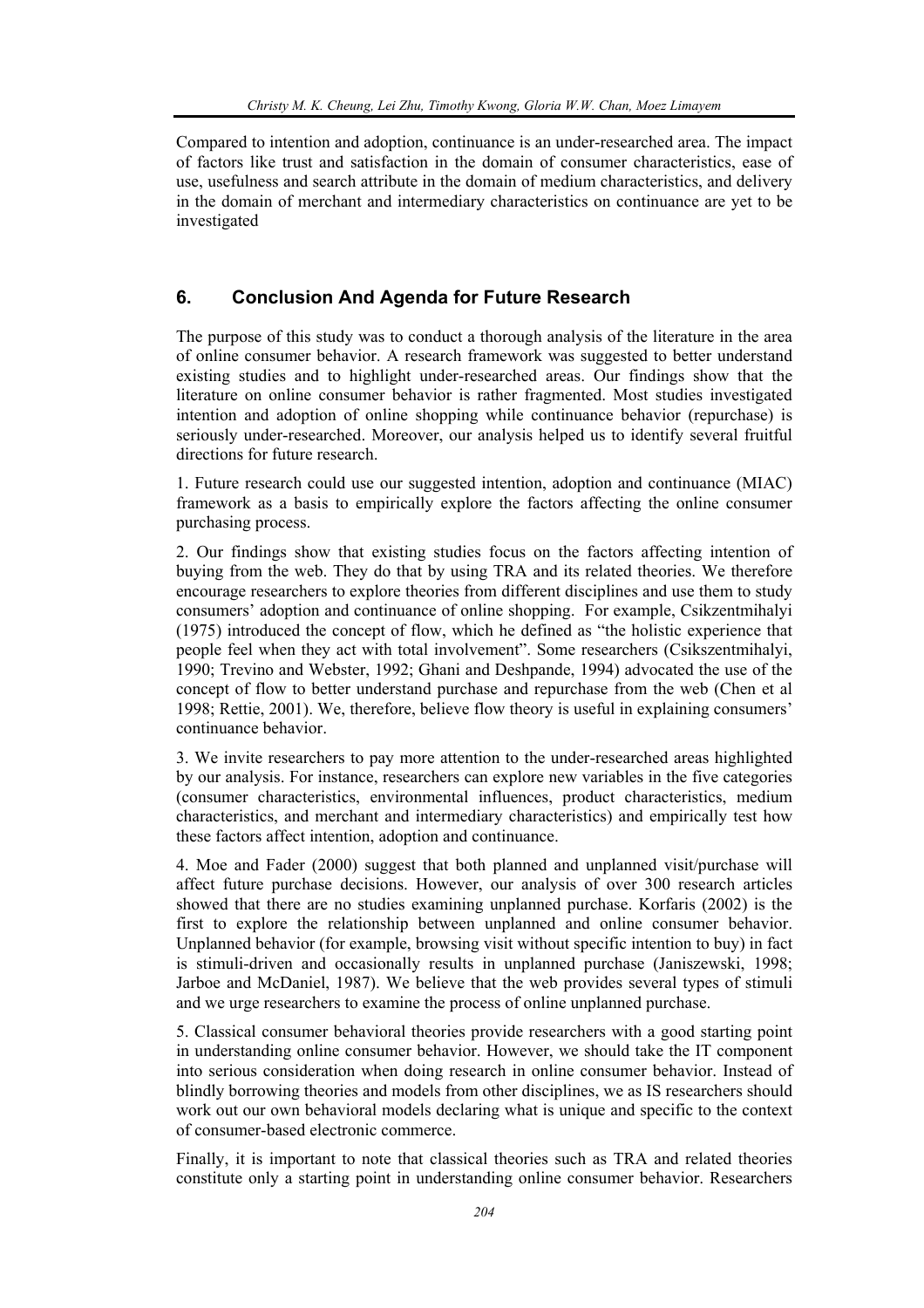should carefully consider the artifact and its impact on online consumer behavior. Therefore, we believe that the time has come for IS researchers to start building their own theories instead of applying theories from other disciplines.

#### **Acknowledgement**

The work described in this chapter was fully supported by a grant from the Research Grants Council of the Hong Kong Special Administrative Region, China. (Project no. 9040774).

#### **References**

- [1] P.J. Ambrose and G.J. Johnson, "A Trust Based Model of Buying Behavior in Electronic Retailing," *Proceedings of the Fourth Americas Conference on Information Systems (AMCIS 1998)*, 1998, pp. 263-265.
- [2] E.B. Andrade, "Identifying Discriminating Variables of Online and Offline Buyers: A Perceived-Risk Approach," *Proceedings of the Sixth Americas Conference on Information Systems (AMCIS 2000)*, 2000, pp. 1386-1392.
- [3] S. Bellman, G.L. Lohse, and E.J. Johnson, "Predictors of online buying behavior," *Communications of the ACM*, vol. 42, no. 12, 1999, pp. 32-38.
- [4] J.R. Bettman, *An information Processing Theory of Consumer Choice*, Reading, Mass.: Addison-Wesley, 1979.
- [5] A. Bhatnagar, S. Misra, and H.R. Rao, "On risk, convenience, and Internet shopping behavior - Why some consumers are online shoppers while others are not," *Communications of the ACM*, vol. 43, no. 11, 2000, pp. 98-105.
- [6] A. Bhattacherjee, "Acceptance of e-commerce services: the case of electronic brokerages," *IEEE Transactions on Systems, Man and Cybernetics, Part A*, vol. 30, no. 4, 2000, pp. 411-420.
- [7] A. Bhattacherjee, "An empirical analysis of the antecedents of electronic commerce service continuance," *Decision support systems*, vol. 32, no. 2, 2001a, pp. 201- 214.
- [8] A. Bhattacherjee, "Understanding Information Systems Continuance: An Expectation Confirmation Model," *MIS Quarterly*, vol. 25, no. 3, 2001b, pp. 351-370.
- [9] L.M. Bobbitt and P.A. Dabholkar, "Integrating attitudinal theories to understand and predict use of technology-based self-service: The Internet as an illustration," *International Journal of Service Industry Management*, vol. 12, no. 5, 2001, pp. 423-450.
- [10] A. Borchers, "Trust In Internet Shopping: A Test Of A Measurement Instrument," *Proceedings of the Seventh Americas Conference on Information Systems (AMCIS 2001)*, 2001, pp. 799-803.
- [11] K.K. Boyer, R. Hallowell, and A.V. Roth, "E-services: operating strategy. A case study and a method for analyzing operational benefits," *Journal of Operations Management*, vol. 20, no. 2, 2002, pp. 175-188.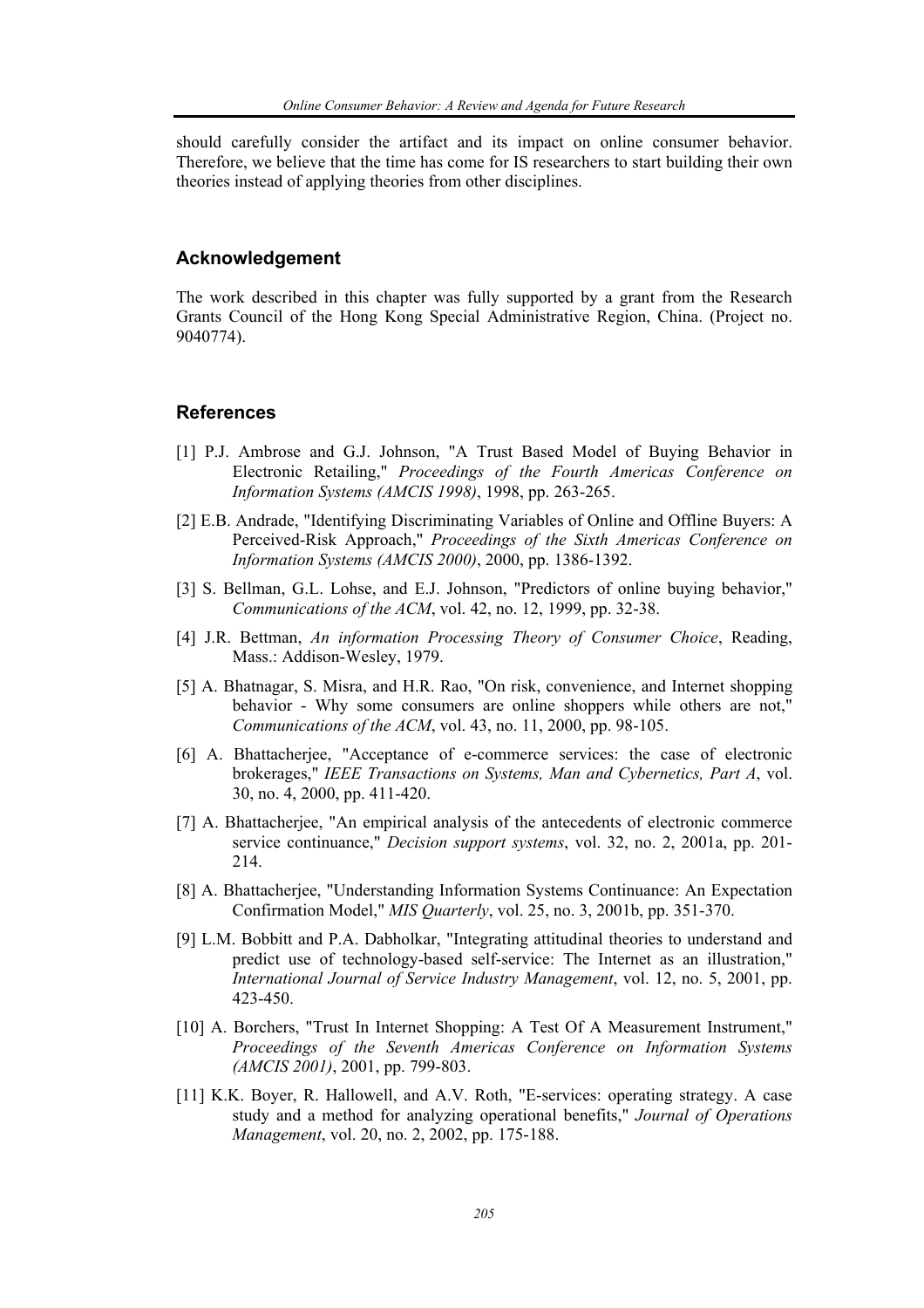- [12] T. Case, O.M. Burns, and G.N. Dick, "Drivers Of On-Line Purchasing Among U.S. University Students," *Proceedings of the Seventh Americas Conference on Information Systems (AMCIS 2001)*, 2001, pp. 873-878.
- [13] P.Y.K. Chau, G. Au, and K.Y. Tam, "Impact of Information Presentation Modes on Online Shopping: An Empirical Evaluation of a Broadband Interactive Shopping Service," *Journal of Organizational Computing and Electronic Commerce*, vol. 10, no. 1, 2000, pp. 1-22.
- [14] L D. Chen and N. Sukpanich, "Assessing Consumers' Involvement in Internet Purchasing," *Proceedings of the Fourth Americas Conference on Information Systems (AMCIS 1998)*, 1998, pp. 281-283.
- [15] H. Chen, R.T. Wignad, and M. Nilan, , "Optimal flow experience in Web Navigation", Effective Utilization and Management of Emerging Information Technologies, *9th Information Resources Management Association International Conference*, Idea Group Publishing, Boston, MA, 1998.
- [16] C.M.K. Cheung and M.K.O. Lee, "Trust in Internet Shopping: Instrument Development and Validation Through Classical and Modern Approaches," *Journal of Global Information Management*, vol. 9, no. 3, 2001, pp. 23-32.
- [17] C.M.K. Cheung and M.K.O. Lee, "Trust in Internet Shopping: A Proposed Model and Measurement Instrument," *Proceedings of the Seventh Americas Conference on Information Systems (AMCIS 2001)*, 2001a, pp. 681-689.
- [18] T.L. Childers, C.L. Carr, J. Peck, and S. Carson, "Hedonic and utilitarian motivations for online retail shopping behavior," *Journal of Retailing*, vol. 77, no. 4, 2001, pp. 511-535.
- [19] A.V. Citrin, D.E. Sprott, S.N. Silverman, and D.E. Stem, "Adoption of internet shopping: the role of consumer innovativeness," *Industrial management & data systems*, vol. 100, no. 7, 2000, pp. 294-300.
- [20] M. Csikszentmihalyi, *Beyond Boredom and Anxiety*, Jossey-Bass, San Francisco, CA, 1975
- [21] M. Csikszentmihalyi, Flow: The Psychology of Optimal Experience, Harper & Row, New York, NY, 1990
- [22] A.M. Degeratu, A. Rangaswamy, and J. Wub, "Consumer choice behavior in online and traditional supermarkets: The effects of brand name, price, and other search attributes," *International Journal of Research in Marketing*, vol. 17, no. 1, 2000, pp. 55-78.
- [23] K. Dobie, J. Grant, and K. Ready, "Product motivation and purchasing activity: An exploratory study of consumers' intention purchasing activity," *Journal of Promotion Management*, vol. 6, no. 1/2, 2001, pp. 31-43.
- [24] S.P. Douglas, M.A. Morrin, and C.S. Craig, "Cross-national consumer research traditions," in G. Laurent, G. Lilien, and B. Bras, ed., *Research Traditions in Marketing*, Kluwer, Boston, MA: 1994.
- [25] J.F. Engel, R.D. Blackwell, and P.W. Miniard, *Consumer Behavior*, The Dryden Press Series in Marketing, 2001.
- [26] S.A. Eroglu, K.A. Machleit, and L.M. Davis, "Atmospheric qualities of online retailing - A conceptual model and implications," *Journal of Business Research*, vol. 54, no. 2, 2001, pp. 177-184.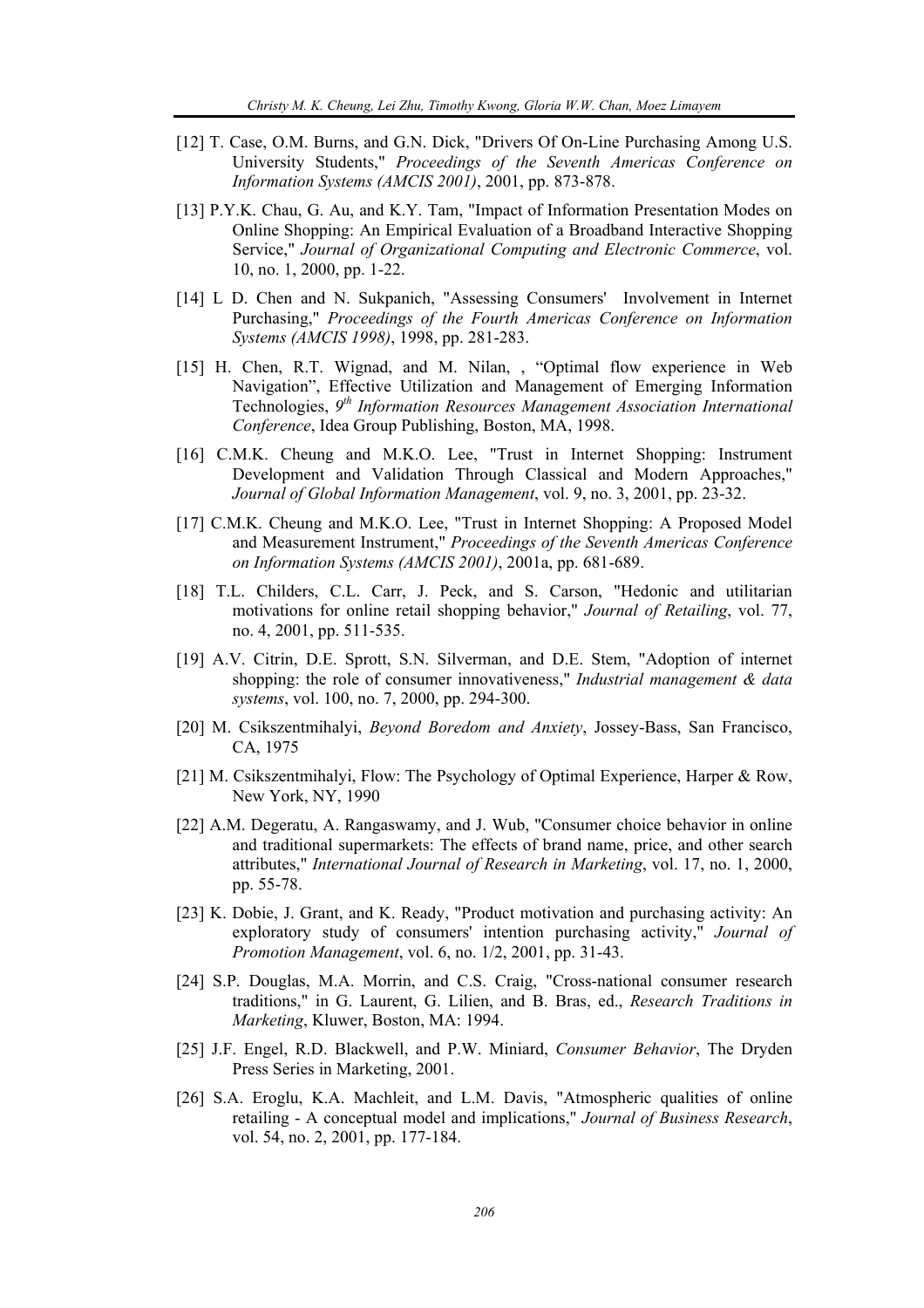- [27] M. Fishbein, "Attitude and Prediction of Behavior," in M. Fishbein, ed., *Readings in Attitude Theory and Measurement*, New York: John Wiley, 1967, pp. 477-492.
- [28] V.S. Folkes, "Recent Attribution Research in Consumer Behavior: A Review and New Directions," *Journal of Consumer Research*, vol. 14, 1988, pp. 548-565.
- [29] R.K.K. Fung and M.K.O. Lee, "EC-Trust (Trust in Electronic Commerce): Exploring the Antecedent Factors," *Proceedings of the Fifth Americas Conference on Information Systems (AMCIS 1999)*, 1999, pp. 517-519.
- [30] D. Gefen and P. Devine, "Customer Loyalty to An Online Store: The Meaning of Online Service Quality," *Proceedings of the International Conference of Information Systems 2001*, 2001, pp. 613-618.
- [31] J.A. Ghani, and S.P. Deshpande "Task characteristics and the experience of optimal flow in human-computer interaction", *Journal of Psychology*, Vol. 128 No. 4, 1994, pp.381-91.
- [32] R.E. Goldsmith, "How Innovativeness Differentiates Online Buyers," *Quarterly Journal of Electronic Commerce*, vol. 1, no. 4, 2000, pp. 323-333.
- [33] R.E. Goldsmith and E. Bridges, "E-Tailing VS Retailing: Using Attitudes to Predict Online Buying Behavior," *Quarterly Journal of Electronic Commerce*, vol. 1, no. 3, 2000, pp. 245-253.
- [34] R.E. Goldsmith, "Using the domain specific innovativeness scale to identify innovative Internet consumers," *Internet Research: Electronic Networking Applications and Policy*, vol. 11, no. 2, 2001, pp. 149-158.
- [35] E.E. Grandon and C. Ranganathan, "The Impact Of Content And Design Of Web Sites On Online Sales," *Proceedings of the Seventh Americas Conference on Information Systems (AMCIS 2001)*, 2001, pp. 920-926.
- [36] D.A. Griffith, R.F. Krampf, and J.W. Palmer, "The Role of Interface in Electronic Commerce: Consumer Involvement with Print Versus On-Line Catalogs," *International Journal of Electronic Commerce*, vol. 5, no. 4, 2001, pp. 134-153.
- [37] H.J. Han, R. Ocker, and J. Fjermestad, "An Investigation Of University Students' On-Line Shopping Behavior," *Proceedings of the Seventh Americas Conference on Information Systems (AMCIS 2001)*, 2001, pp. 930-933.
- [38] G. Haubl and V. Trifts, "Consumer decision making in online shopping environments: The effects of interactive decision aids," *Marketing Science*, vol. 19, no. 1, 2000, pp. 4-21.
- [39] H.v.d. Heijden, T. Verhagen, and M. Creemers, "Predicting online purchase behavior: replications and tests of competing models," *Proceedings of the 34th Annual Hawaii International Conference on System Sciences*, Maui, HI, USA, 2001, IEEE Comput. Soc, Los Alamitos, CA.
- [40] C.-F. Ho and W.-H. Wu, "Antecedents of customer satisfaction on the Internet: an empirical study of online shopping," *Proceedings of the 32nd Annual Hawaii International Conference on Systems Sciences*, Maui, HI, USA, 1999, IEEE Comput. Soc, Los Alamitos, CA.
- [41] D.L. Hoffman and T.P. Novak, "Marketing in Hypermedia Computer-mediated Environments: Conceptual Foundations," *Journal of Marketing*, vol. 60, no. July, 1996, pp. 50-68.
- [42] M.-H. Huang, "Information load: its relationship to online exploratory and shopping behavior," *International Journal of Information Management*, vol. 20, no. 5, 2000, pp. 337-347.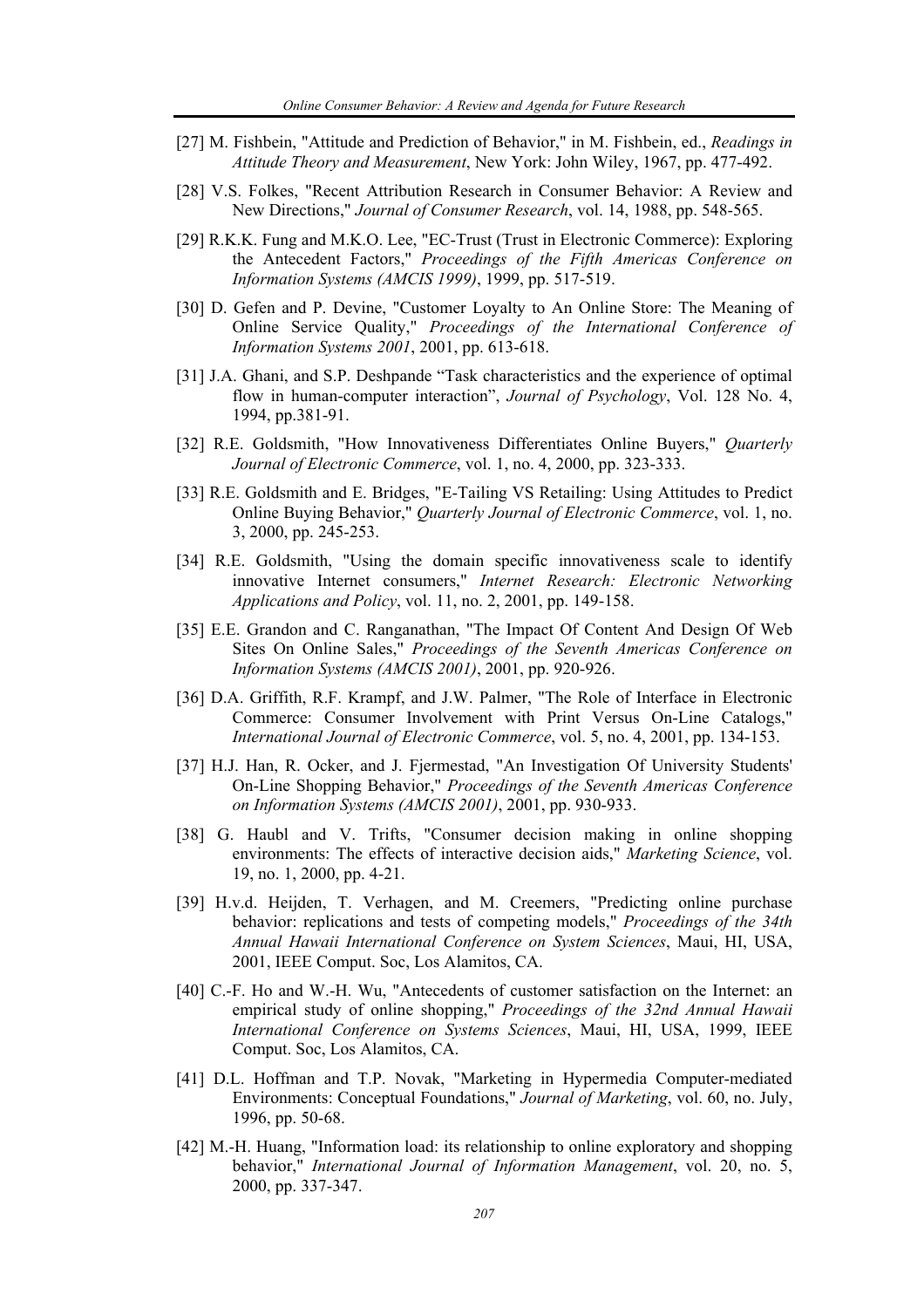- [43] C. Janiszewski, "The Influence of Display Characteristics on Visual Exploratory Search Behavior" Journal of Consumer Research, vol 25, no. 3, 1998, pp. 290- 301
- [44] G. R. Jarboe, and C. D. McDaniel. "A Profile of Browsers in Regional Shopping Malls" *Journal of the Academy of Marketing Science*, vol 15, Spring, 1987, pp. 46-53
- [45] S.L. Jarvenpaa and P.A. Todd, "Consumer reactions to electronic shopping on the World Wide Web," *International Journal of Electronic Commerce*, vol. 1, no. 2, 1996, pp. 59-88.
- [46] S.L. Jarvenpaa, "Consumer Trust in an internet Store: A Cross-Cultural Validation," *Journal of Computer-Mediated Communication*, vol. 5, no. 2, 1999.
- [47] S.L. Jarvenpaa, N. Tractinsky, and M. Vitale, "Consumer Trust in An Internet Store," *Information Technology & Management*, vol. 1, no. 1-2, 2000, pp. 45-71.
- [48] J.M. Jones and L.R. Vijayasarathy, "Internet consumer catalog shopping: findings from an exploratory study and directions for future research," *Internet Research: Electronic Networking Applications and Policy*, vol. 8, no. 4, 1998, pp. 322-330.
- [49] L. Jungwon, K. Jinwoo, and M.Y. Jae, "What makes Internet Users visit Cyber Stores again? Key Design Factors for Customer Loyalty," *Proceedings of the Conference on Human Factors in Computing Systems,* The Hague, Netherlands, 2000.
- [50] P.K. Kannan and P.K. Kopalle, "Dynamic pricing on the Internet: importance and implications for consumer behavior," *International Journal of Electronic Commerce*, vol. 5, no. 3, 2001, pp. 63-83.
- [51] C. Keen, K.D. Ruyter, M. Wetzels, and R. Feinberg, "An Empirical Analysis of Consumer Preferences Regarding Alternative Service Delivery Modes in Emerging Electronic Service Markets," *Quarterly Journal of Electronic Commerce*, vol. 1, no. 1, 2000, pp. 31-47.
- [52] M. Khalifa and V. Liu, "Satisfaction with Internet-based Services: A Longitudinal Study," *Proceedings of the International Conference of Information Systems 2001*, 2001, pp. 601-606.
- [53] D.J. Kim, B. Cho, and H.R. Rao, "Effects Of Consumer Lifestyles On Purchasing Behavior On The Internet: A Conceptual Framework And Empirical Validation," *Proceedings of the Sixth Americas Conference on Information Systems (AMCIS 2000)*, 2000, pp. 688-695.
- [54] S.Y. Kim and Y.J. Lim, "Consumers' Perceived Importance of and Satisfaction with Internet Shopping," *Electronic Markets*, vol. 11, no. 3, 2001, pp. 148-154.
- [55] Y.M. Kimelfeld and J.H. Watt, "The pragmatic value of on-line transactional advertising: a predictor of purchase intention," *Journal of Marketing Communications*, vol. 7, 2001, pp. 137-157.
- [56] T. Koivumaki, "Customer Satisfaction and Purchasing Behavior in a Web-based Shopping Environment," *Electronic Markets*, vol. 11, no. 3, 2001, pp. 186-192.
- [57] M. Koufaris, A. Kambil, and P.A. Labarbera, "Consumer Behavior in Web-Based Commerce: An Empirical Study," *International Journal of Electronic Commerce*, vol. 6, no. 2, 2001, pp. 115-138.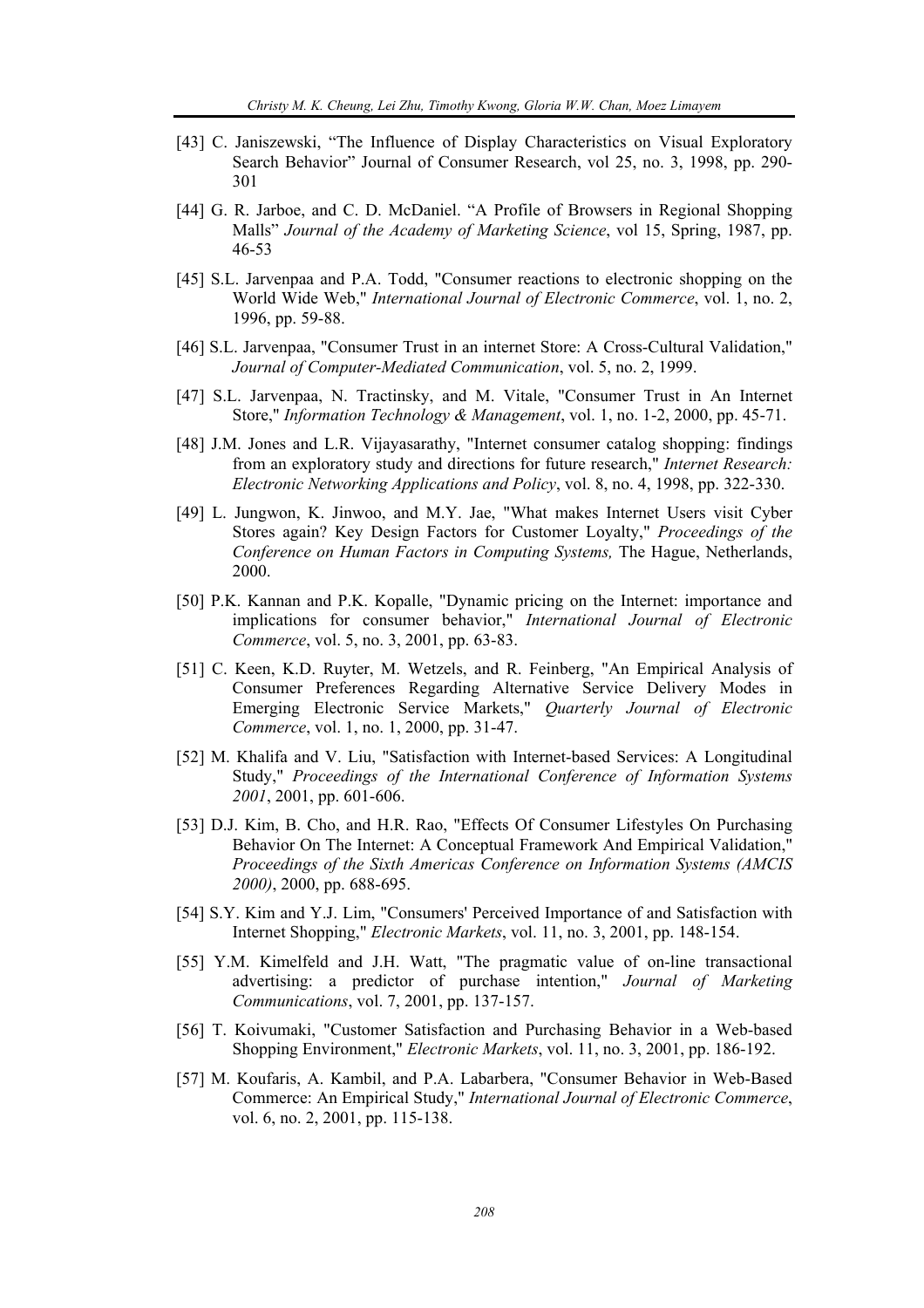- [58] M. Koufaris, "Applying the Technology Acceptance Model and Flow Theory to Online Consumer Behavior", *Information System Research*, Vol. 13 No. 2, 2002, pp. 205-223
- [59] N. Kumar and I. Benbasat, "Shopping as Experience and Web Site as a Social Actor: Web Interface Design and Para-Social Presence," *Proceedings of the Twenty-Second International Conference on Information Systems*, 2001, pp. 449-454.
- [60] M.K.O. Lee, "Comprehensive Model of Internet Consumer Satisfaction," *unpublished working paper, City University of Hong Kong*, 1999.
- [61] J. Lee, J. Kim, and J.Y. Moon, "What makes Internet users visit cyber stores again? Key design factors for customer loyalty," *Proceedings of the Conference on Human Factors in Computing Systems,* The Hague, Netherlands, 2000, pp. 305- 312.
- [62] D. Lee and J. Park, "On the Explanation of Factors Affecting E-Commerce Adoption," *Proceedings of the International Conference of Information Systems 2001*, 2001, pp. 109-120.
- [63] M.K.O. Lee and E. Turban, "A trust model for consumer Internet shopping," *International Journal of Electronic Commerce*, vol. 6, no. 1, 2001, pp. 75-91.
- [64] P.M. Lee, "Behavioral Model of Online Purchasers in E-Commerce Environment," *Electronic Commerce Research*, vol. 2, no. 1-2, 2002, pp. 75-85.
- [65] H. Li, C. Kuo, and M.G. Russell, "The Impact of Perceived Channel Utilities, Shopping Orientations, and Demographics on the Consumer's Online Buying Behavior," *Journal of Computer-Mediated Communication*, vol. 5, no. 2, 1999, pp.
- [66] T.P. Liang and J.S. Huang, "An empirical study on consumer acceptance of products in electronic markets: a transaction cost model," *Decision Support Systems*, vol. 24, 1998, pp. 29-43.
- [67] T.P. Liang and H.J. Lai, "Effect of Store Design on Consumer Purchases: An Empirical Study of on-line bookstores," *Information & Management*, vol. 39, no. 6, 2002, pp. 431-444.
- [68] Z. Liao and M. Cheung, "Internet-based e-shopping and consumer attitudes: an empirical study," *Information & Management*, vol. 38, no. 5, 2001, pp. 299-306.
- [69] G.L. Lilien, K. Philip, and M.K. Sridhar, *Marketing Models*, New Jersey: Prentice Hall, 1992.
- [70] M. Limayem and M. Khalifa, "Business-to-Consumer Electronic Commerce: A Longitudinal Study," *Proceedings of the Fifth IEEE Symposium on Computers and Communications*, 2000, pp. 286-290.
- [71] M. Limayem, M. Khalifa, and A. Frini, "What makes consumers buy from Internet? A longitudinal study of online shopping," *IEEE Transactions on Systems, Man & Cybernetics, Part A (Systems & Humans)*, vol. 30, no. 4, 2000, pp. 421-432.
- [72] J.C.-C. Lin and H. Lu, "Towards an understanding of the behavioral intention to use a web site," *International Journal of Information Management*, vol. 20, no. 3, 2000, pp. 197-208.
- [73] C. Liu and K. Arnett, "Assessing the Customer Behavioral Intentions on the Web: A Research Model," *Proceedings of the Fifth Americas Conference on Information Systems (AMCIS 1999)*, Milwaukee, WI, USA, 1999, Assoc. Inf. Syst, Atlanta, GA, pp. 307-309.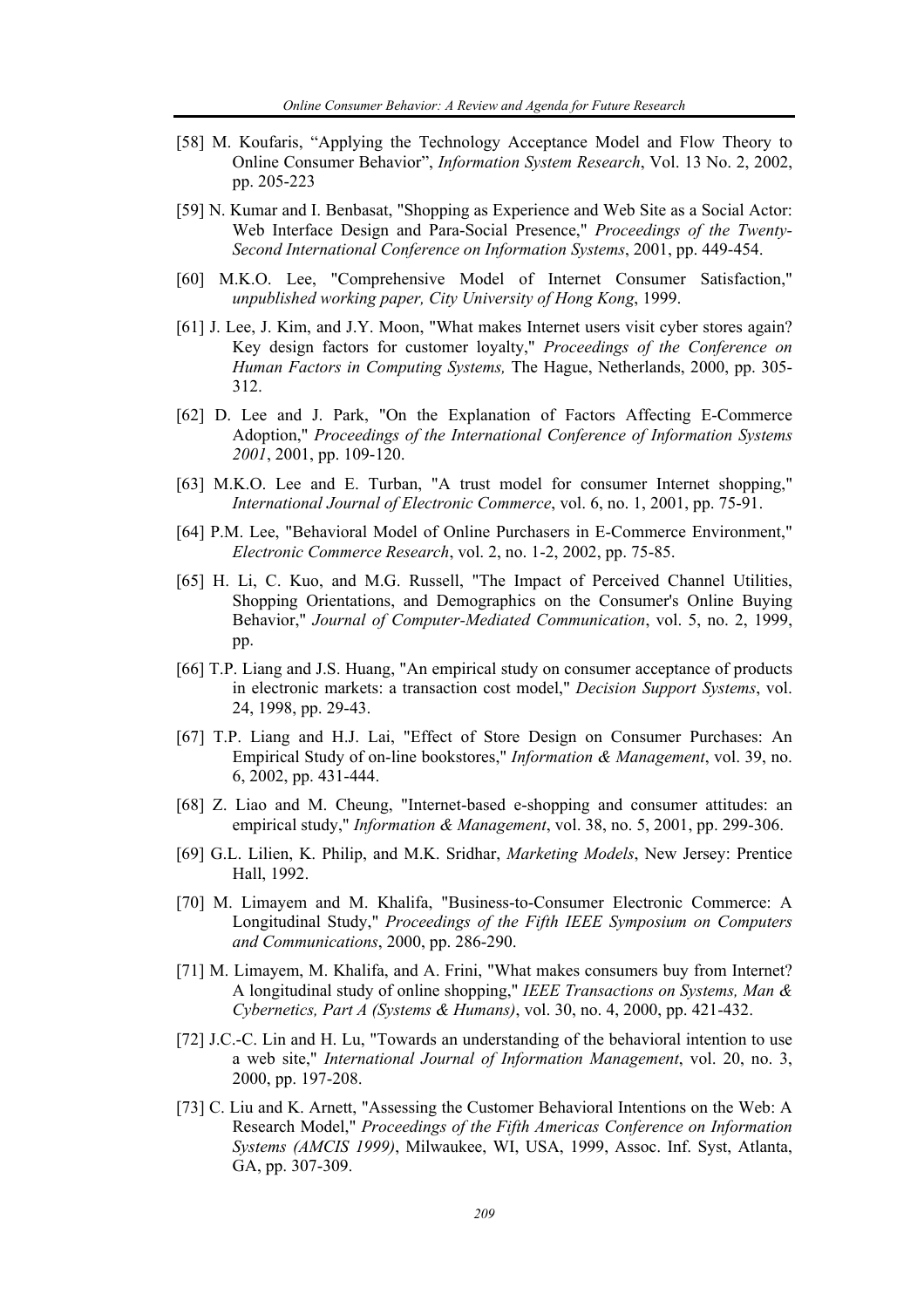- [74] D. Luna and S.F. Gupta, "An integrative framework for cross-cultural consumer behavior," *International Marketing Review*, vol. 18, no. 1, 2001, pp. 45-69.
- [75] A.D. Miyazaki and A. Fernandez, "Consumer Perceptions of Privacy and Security Risks for Online Shopping," *The Journal of Consumer Affairs*, vol. 35, no. 1, 2001, pp. 27-44.
- [76] W.W. Moe and P.S. Fader, "Uncovering Patterns in Cybershopping," *California Management Review*, vol. 43, no. 4, 2001, pp. 106-117.
- [77] W. W. Moe and P. S. Fader, "Which Visits Lead to Purchase? Dynamic Conversion Behavior at e-commerce Sites" University of Taxas, 2000
- [78] A. Muthitacharoen, "Consumer's Preference between the Internet and Conventional Stores (An Exploratory Study)," *Proceedings of the Sixth Americas Conference on Information Systems (AMCIS 2000)*, 2000, pp. 1373-1379.
- [79] D. Nel, R.v. Niekerk, J.-P. Berthon, and T. Davies, "Going with the flow: Web sites and customer involvement," *Internet Research: Electronic Networking Applications and Policy*, vol. 9, no. 2, 1999, pp. 109-116.
- [80] R.L. Oliver, "A Cognitive Model for the Antecedents and Consequences of Satisfaction," *Journal of Marketing Research*, no. 17, 1980, pp. 460-469.
- [81] C. Page and E. Lepkowska-White, "Web Equity: A Framework for Building Consumer Value in Online Companies," *Journal of Consumer Marketing*, vol. 19, no. 3, 2002, pp. 231-248.
- [82] M. Parthasarathy and A. Bhattacherjee, "Understanding post-adoption behavior in the behavior in the context of online services," *Information Systems Research*, vol. 9, no. 4, 1998, pp. 362-379.
- [83] P.A. Pavlou, "Integrating Trust In Electronic Commerce With The Technology Acceptance Model: Model Development And Validation," *Proceedings of the Seventh Americas Conference on Information Systems (AMCIS 2001)*, 2001, pp. 816-822.
- [84] R.E. Pereira, "Factors Influencing Consumer Purchasing Behavior in Electronic Commerce," *Proceedings of the Fourth Americas Conference on Information Systems (AMCIS 1998)*, 1998, pp. 450-452.
- [85] I. Phau and S.M. Poon, "Factors influencing the types of products and services purchased over the Internet," *Internet Research: Electronic Networking Applications And Policy*, vol. 10, no. 2, 2000, pp. 102-113.
- [86] I. Phau and S.M. Poon, "An Exploratory Study of Cybershopping in Singapore," *Quarterly Journal of Electronic Commerce*, vol. 1, no. 1, 2000a, pp. 61-75.
- [87] A. Raijas and V.K. Tuunainen, "Critical factors in electronic grocery shopping," *International Review of Retail, Distribution and Consumer Research*, vol. 11, no. 3, 2001, pp. 255-265.
- [88] S.N. Ramaswami, T.J. Strader, and K. Brett, "Determinants of on-line channel use for purchasing financial products," *International Journal of Electronic Commerce*, vol. 5, no. 2, 2000, pp. 95-118.
- [89] C. Ranganathan and S. Ganapathy, "Key dimensions of business-to-consumer web sites," *Information & Management*, vol. 39, no. 6, 2002, pp. 457-465.
- [90] R. Rettie, "An exploration of flow during Internet use", Internet Research: Electronic Networking Applications and Policy, Vol. 11 No. 2, 2001, pp. 103-113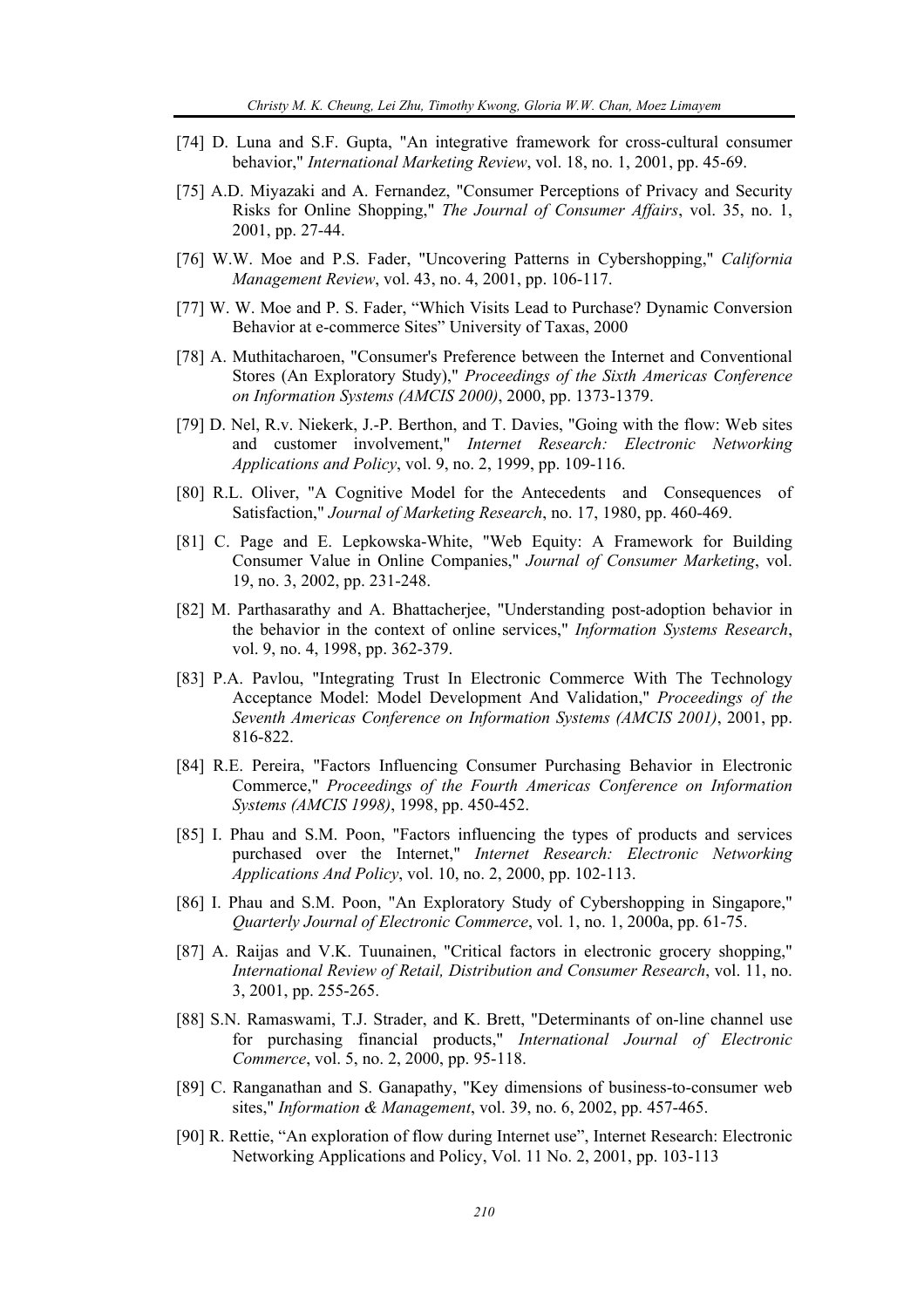- [91] K.d. Ruyter, M. Wetzels, and M. Kleijnen, "Customer adoption of e-service: an experimental study," *International Journal of Service Industry Management*, vol. 12, no. 2, 2001, pp. 184-207.
- [92] D.D. Schoenbachler and G.L. Gordon, "Multi-channel shopping: understanding what drives channel choice," *Journal of Consumer Marketing*, vol. 19, no. 1, 2002, pp. 42-53.
- [93] S. Senecal, "Stopping Variables in Online Buying Processes: An Innovation Diffusion Approach," *Proceedings of the Sixth Americas Conference on Information Systems (AMCIS 2000)*, 2000, pp. 1380-1385.
- [94] S. Shim, M.A. Eastlick, S.L. Lotz, and P. Warrington, "An online prepurchase intentions model: the role of intention to search," *Journal of retailing*, vol. 77, 2001, pp. 397-416.
- [95] N.Y.M. Siu and M.M.-S. Cheng, "A study of the expected adoption of online shopping - the case of Hong Kong," *Journal of International Consumer Marketing*, vol. 13, no. 3, 2001, pp. 87-106.
- [96] B.F. Skinner, *The Behavior of Organisms: An Experimental Analysis*, New York: Appleton Century Crofts, 1938.
- [97] C. Sohn, "The Properties of Internet-based Markets and Customers' Behavior," *Proceedings of the Fifth Americas Conference on Information Systems (AMCIS 1999)*, 1999.
- [98] J. Song and F.M. Zahedi, "Web Design In E-Commerce: A Theory And Empirical Analysis," *Proceedings of the International Conference of Information Systems 2001*, 2001, pp. 205-220.
- [99] P. Spiller and G. L. Lohse, "A classification of internet retail stores", *International Journal of Electronic Commerce*, Vol.2, No.2, 1998, pp.29-56
- [100] L.F. Spiteri, "Information architecture of business-to-consumer e-commerce websites. Part I: The online catalogue of selected video retailers," *Journal of Information Science*, vol. 27, no. 4, 2001, pp. 239-248.
- [101] N. Sukpanich and L. Chen, "Antecedents of desirable consumer behaviors in electronic commerce," *Proceedings of the Fifth Americas Conference on Information Systems (AMCIS 1999)*, Milwaukee, WI, USA, 1999, Assoc. Inf. Syst, Atlanta, GA, pp. 550-552.
- [102] L.K. Trevino and J. Webster, "Flow in computer-mediated communication", Communication Research, Vol. 19 No. 5, 1992, pp.539-73.
- [103] A. Vellido, P.J.G. Lisboa, and K. Meehan, "Quantitative characterization and prediction of on-line purchasing behavior: A latent variable approach," *International Journal of Electronic Commerce*, vol. 4, no. 4, 2000, pp. 83-104.
- [104] L.R. Vijayasarathy and J.M. Jones, "Intentions to shop using Internet catalogues: exploring the effects of product types, shopping orientations, and attitudes towards computers," *Electronic Markets*, vol. 10, no. 1, 2000a, pp. 29-38.
- [105] L.R. Vijayasarathy and J.M. Jones, "Print and Internet catalog shopping: assessing attitudes and intentions," *Internet Research: Electronic Networking Applications and Policy*, vol. 10, no. 3, 2000b, pp. 191-202.
- [106] L.R. Vijayasarathy, "The Impact of Shopping Orientations, Product Types, and Shopping Aids on Attitude and Intention to Use Online Shopping," *Quarterly Journal of Electronic Commerce*, vol. 2, no. 2, 2001, pp. 99-113.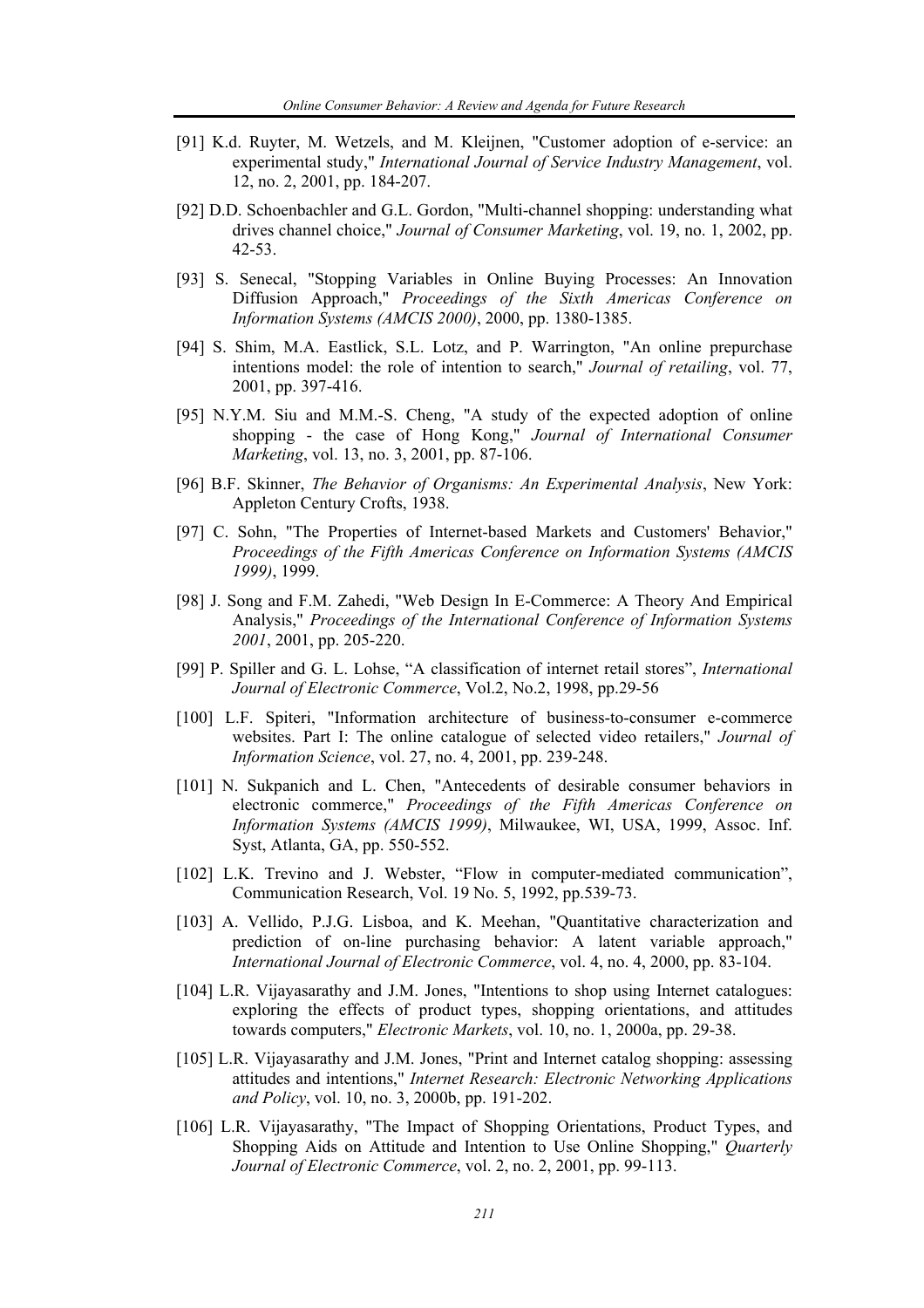- [107] L.R. Vijayasarathy and J.M. Jones, "Do Internet shopping aids make a difference? An empirical investigation," *Electronic Markets*, vol. 11, no. 1, 2001, pp. 75-83.
- [108] A.P. Vrechopoulos, G.J. Siomkos, and G.I. Doukidis, "Internet shopping adoption by Greek consumers," *European Journal of Innovation Management*, vol. 4, no. 3, 2001, pp. 142-153.
- [109] M.R. Ward and M.J. Lee, "Internet shopping, consumer search and product branding," *Journal of Product & Brand Management*, vol. 9, no. 1, 2000, pp. 6- 20.
- [110] T.B. Warrington, N.J. Abgrab, and H.M. Caldwell, "Building trust to Develop Competitive Advantage in E-Business Relationships," *Competitiveness Review*, vol. 10, no. 2, 2000, pp. 160-168.
- [111] J. Webster and R.T. Watson, "Analyzing the Past to Prepare for the Future: Writing a Literature Review (pp. xiii-xxiii)," *MIS Quarterly*, vol. 26, no. 2, 2002, pp. xiii-xxiii (13-23).
- [112] G.K. White and B.J. Manning, "Commercial WWW site appeal: how does it affect online food and drink consumers' purchasing behavior?," *Internet Research: Electronic Networking Applications and Policy*, vol. 8, no. 1, 1998, pp. 32-38.
- [113] M. Wolfinbarger and M. Gilly, "Consumer Motivations for Online Shopping," *Proceedings of the Sixth Americas Conference on Information Systems (AMCIS 2000)*, 2000, pp. 1362-1366.
- [114] M. Wolfinbarger and M.C. Gilly, "Shopping Online for Freedom, Control, And Fun," *California Management Review*, vol. 43, no. 2, 2001, pp. 34-55.
- [115] R.W. Zmud, "Individual differences and MIS success: A review of the empirical literature" *Management Science*, Vol. 25, 1979, pp.966-979.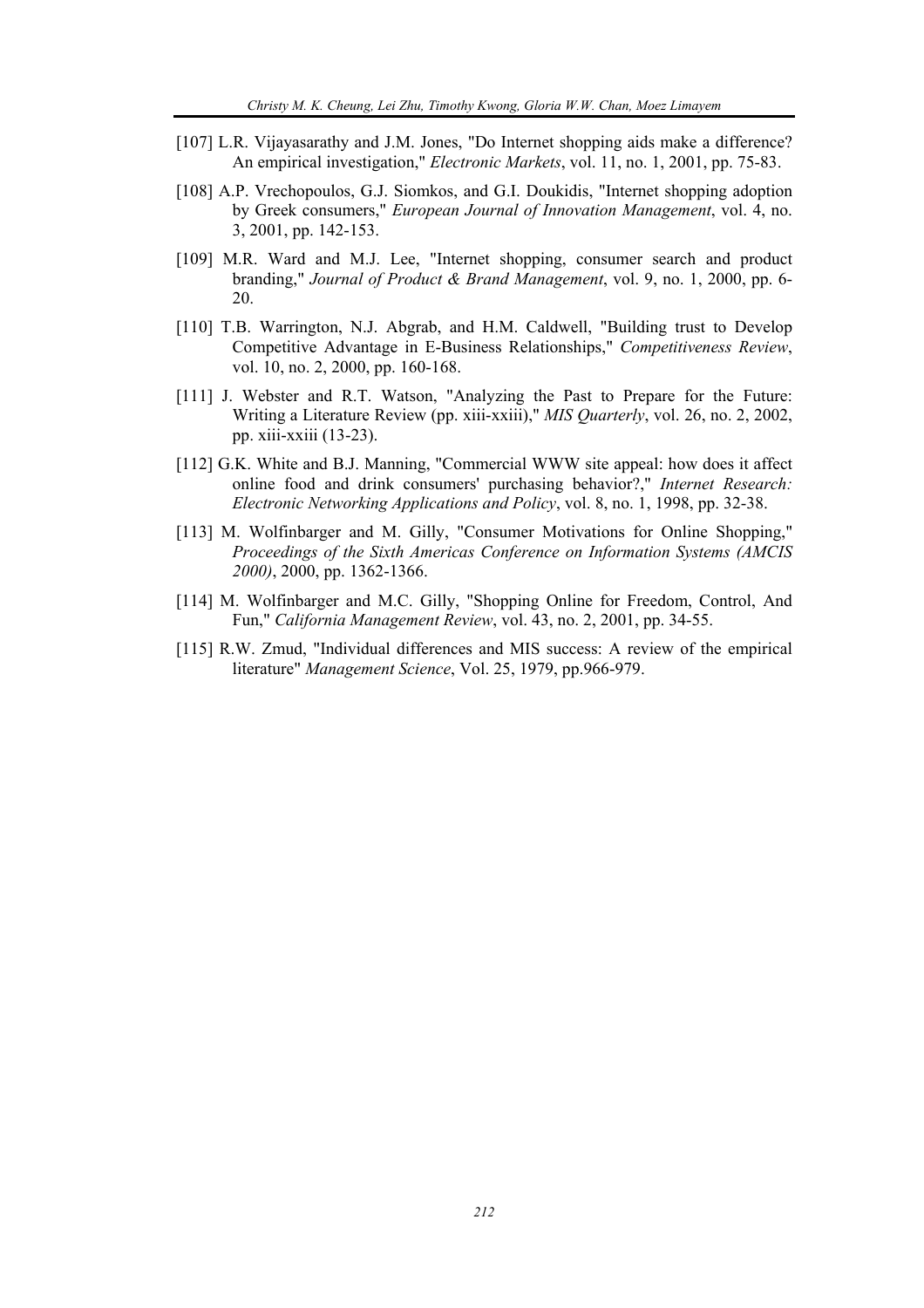|                                 |                | Online Consumer Behavior   |                                                                                                                                                                                                                                                                     |                  |  |
|---------------------------------|----------------|----------------------------|---------------------------------------------------------------------------------------------------------------------------------------------------------------------------------------------------------------------------------------------------------------------|------------------|--|
|                                 |                | Intention                  | Adoption                                                                                                                                                                                                                                                            | Continuance      |  |
| <b>Consumer Characteristics</b> |                |                            |                                                                                                                                                                                                                                                                     |                  |  |
| Demographics                    |                | Sohn 1999                  | Schoenbachler and Gordon 2002                                                                                                                                                                                                                                       |                  |  |
|                                 | Age            | White and Manning 1998     | Bellman et al 1999<br>Bhatnagar et al 2000<br>Case et al 2001<br>Kim and Lim 2001<br>Phau and Poon 2000<br>Raijas and Tuunainen 2001<br>Vrechopoulos et al 2001                                                                                                     |                  |  |
|                                 | Income         | White and Manning 1998     | Bellman et al 1999<br>Case et al 2001<br>Kim, Cho and Rao 2000<br>Kim and Lim 2001<br>Kim et al 2000<br>Koivumaki 2001<br>Li et al 1999<br>Phau and Poon 2000<br>Raijas and Tuunainen 2001<br>Ramaswami et al 2000<br>Siu and Cheng 2001<br>Vrechopoulos et al 2001 |                  |  |
|                                 | Education      | Liao and Cheung 2001       | Bellman et al 1999<br>Case et al 2001<br>Kim and Lim 2001<br>Li et al 1999<br>Pereira 1998<br>Phau and Poon 2000<br>Vrechopoulos et al 2001                                                                                                                         |                  |  |
|                                 | Occupation     |                            | Kim and Lim 2001<br>Raijas and Tuunainen 2001<br>Vrechopoulos et al 2001                                                                                                                                                                                            |                  |  |
|                                 | Computer Usage |                            | Case et al 2001<br>Han et al 2001<br>Phau and Poon 2000                                                                                                                                                                                                             |                  |  |
|                                 | Internet Usage | Liao and Cheung 2001       | Bhatnagar et al 2000<br>Case et al 2001<br>Citrin et al 2000                                                                                                                                                                                                        |                  |  |
|                                 | Race           |                            | Bellman et al 1999                                                                                                                                                                                                                                                  |                  |  |
|                                 | Gender         | White and Manning 1998     | Bellman et al 1999<br>Bhatnagar et al 2000<br>Case et al 2001<br>Kim and Lim 2001<br>Li et al 1999<br>Vrechopoulos et al 2001                                                                                                                                       |                  |  |
|                                 | Household Size |                            | Raijas and Tuunainen 2001                                                                                                                                                                                                                                           |                  |  |
|                                 | Marital Status |                            | Bhatnagar et al 2000<br>Kim and Lim 2001<br>Vrechopoulos et al 2001                                                                                                                                                                                                 |                  |  |
| Personality                     |                |                            | Eroglu et al 2001<br>Jones and Vijayasarathy 1998                                                                                                                                                                                                                   |                  |  |
| Value                           |                |                            | Goldsmith and Bridges 2000                                                                                                                                                                                                                                          | Boyer et al 2002 |  |
| Lifestyle                       |                |                            | Kim, Cho and Rao 2000<br>Kim et al 2000<br>Pereira 1998<br>Schoenbachler and Gordon 2002                                                                                                                                                                            |                  |  |
| Consumer Resources   Time       |                | Bobbitt and Dabholkar 2001 | Bobbitt and Dabholkar 2001<br>Ramaswami et al 2000                                                                                                                                                                                                                  |                  |  |

# *Appendix A – Analysis Table*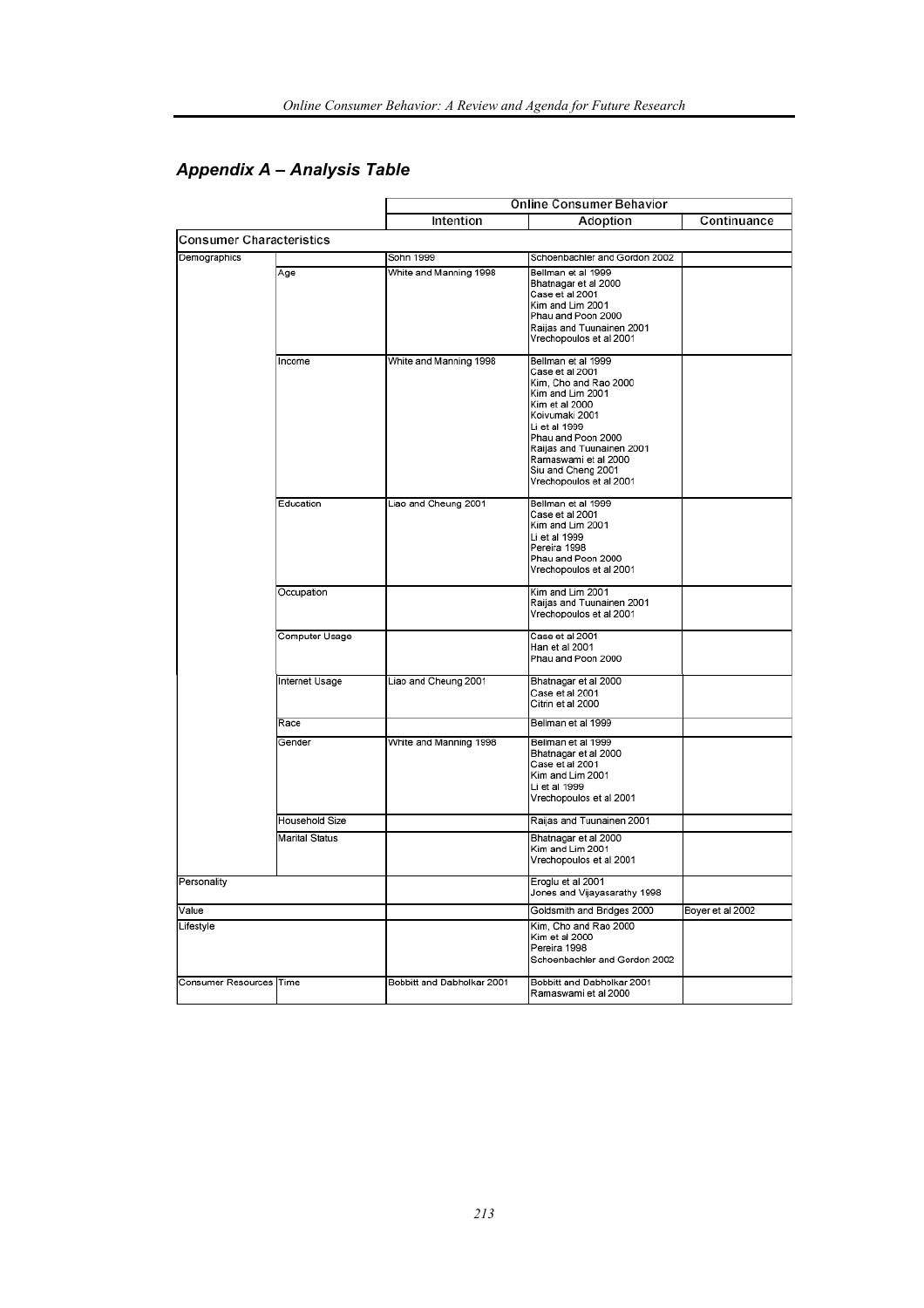| Behavioral<br>Looking for product<br>Characteristics<br>information |                 | Shim et al 2001                                                                                                                                                                                                                                                                                                                                                 | Bellman et al 1999<br>Ramaswami et al 2000                                                                                                                                                                                                  |                                                                                                 |
|---------------------------------------------------------------------|-----------------|-----------------------------------------------------------------------------------------------------------------------------------------------------------------------------------------------------------------------------------------------------------------------------------------------------------------------------------------------------------------|---------------------------------------------------------------------------------------------------------------------------------------------------------------------------------------------------------------------------------------------|-------------------------------------------------------------------------------------------------|
| Access Location                                                     |                 |                                                                                                                                                                                                                                                                                                                                                                 | Bellman et al 1999<br>Bhatnagar et al 2000                                                                                                                                                                                                  |                                                                                                 |
|                                                                     | Duration        |                                                                                                                                                                                                                                                                                                                                                                 | Bellman et al 1999<br>Han et al 2001<br>Miyazaki and Fernandez 2001                                                                                                                                                                         |                                                                                                 |
| Frequency                                                           |                 |                                                                                                                                                                                                                                                                                                                                                                 | Miyazaki and Fernandez 2001                                                                                                                                                                                                                 |                                                                                                 |
|                                                                     | Return behavior |                                                                                                                                                                                                                                                                                                                                                                 | Schoenbachler and Gordon 2002                                                                                                                                                                                                               |                                                                                                 |
| Motivation                                                          |                 | Ambrose and Johnson 1998<br>Liu and Arnett 1999<br>Song and Zahedi 2001<br>Vijayasarathy and Jones 2000a                                                                                                                                                                                                                                                        | Ambrose and Johnson 1998<br>Childers et al 2001<br>Dobie et al 2001<br>Moe and Fader 2001<br>Schoenbachler and Gordon 2002<br>Wolfinbarger and Gilly 2000                                                                                   |                                                                                                 |
| Knowledge                                                           |                 |                                                                                                                                                                                                                                                                                                                                                                 | Han et al 2001                                                                                                                                                                                                                              |                                                                                                 |
| Attitude                                                            |                 | Bhattacherjee 2000<br>Bobbitt and Dabholkar 2001<br>Chau et al 2000<br>Griffith et al 2001<br>Heijden et al 2001<br>Keen et al 2000<br>Kimelfeld and Watt 2001<br>Limayem and Khalifa 2000<br>Limayem et al 2000<br>Lin and Lu 2000<br>Jarvenpaa et al 1999<br>Jarvenpaa et al 2000<br>Shim et al 2001<br>Song and Zahedi 2001<br>Vijayasarathy and Jones 2000a | Bobbitt and Dabholkar 2001<br>Chau et al 2000<br>Chiders et al 2001<br>Goldsmith and Bridges 2000<br>Limayem and Khalifa 2000<br>Limayem et al 2000<br>Muthitacharoen 2000<br>Pereira 1998<br>Siu and Cheng 2001<br>Sukpanich and Chen 1999 |                                                                                                 |
| Intention                                                           |                 |                                                                                                                                                                                                                                                                                                                                                                 | Bobbitt and Dabholkar 2001<br>Chau et al 2000<br>Limayem and Khalifa 2000<br>Limayem et al 2000                                                                                                                                             |                                                                                                 |
| Personal<br>Innovativeness                                          |                 | Limayem and Khalifa 2000<br>Limayem et al 2000<br>Sohn 1999                                                                                                                                                                                                                                                                                                     | Citrin et al 2000<br>Goldsmith 2000<br>Goldsmith 2001<br>Limayem and Khalifa 2000<br>Limayem et al 2000<br>Raijas and Tuunainen 2001                                                                                                        |                                                                                                 |
| Perceived<br>Consequence                                            |                 | Limayem and Khalifa 2000<br>Limayem et al 2000                                                                                                                                                                                                                                                                                                                  | Limayem and Khalifa 2000<br>Limayem et al 2000                                                                                                                                                                                              |                                                                                                 |
| Experience                                                          |                 | Bhatnagar et al 2000<br>Shim et al 2001<br>Vijayasarathy and Jones 2000a                                                                                                                                                                                                                                                                                        | Chen and Sukpanich1999<br>Chiders et al 2001<br>Han et al 2001<br>Jarvenpaa and Todd 1996<br>Koufaris et al 2002<br>Lee 2002<br>Li et al 1999<br>Schoenbachler and Gordon 2002<br>Vrechopoulos et al 2001                                   | Koufaris et al 2002                                                                             |
| Trust                                                               |                 | Ambrose and Johnson 1998<br>Heijden et al 2001<br>Jarvenpaa et al 1999<br>Jarvenpaa et al 2000<br>Jarvenpaa and Tractinsky 1999<br>Pavlou 2001<br>Ruyter et al 2000                                                                                                                                                                                             | Ambrose and Johnson 1998<br>Borchers 2001<br>Chen and Sukpanich 1998<br>Cheung and Lee 1999<br>Cheung and Lee 2001<br>Goldsmith 2000<br>Lee 2002<br>Lee and Turban 2001<br>Warrington et al 2000                                            | Fung and Lee 1999<br>Lee 1999<br>Lee et al 2000<br>Lee, Kim, Moon 2000<br>Warrington et al 2000 |

*Christy M. K. Cheung, Lei Zhu, Timothy Kwong, Gloria W.W. Chan, Moez Limayem*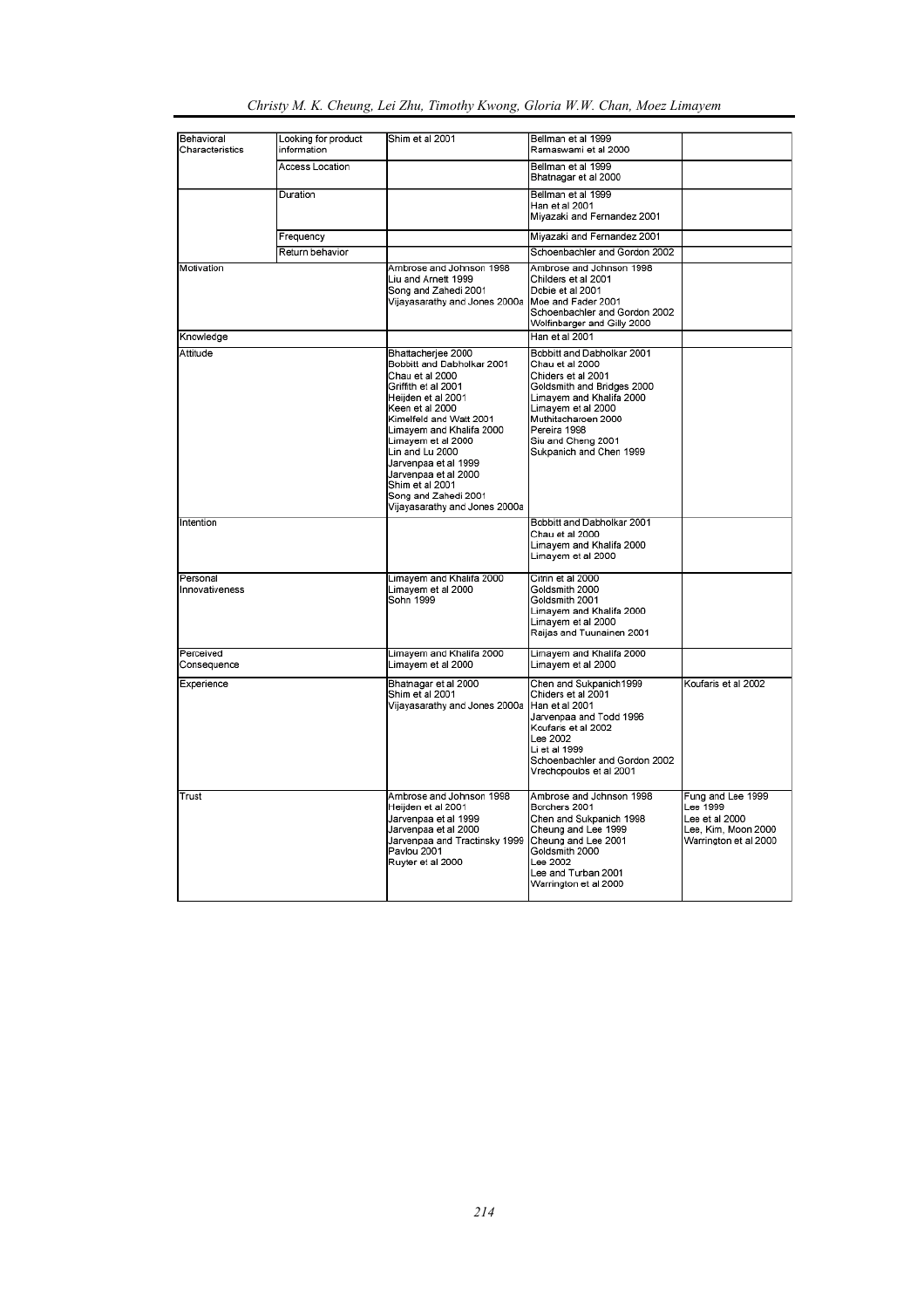| <b>Perceived Risk</b>           |                        | Bhatnagar et al 2000<br>Heijden et al 2001<br>Jarvenpaa et al 1999 | Andrade 2000<br>Bobbitt and Dabholkar 2001<br>Jarvenpaa and Todd 1996 |                                            |
|---------------------------------|------------------------|--------------------------------------------------------------------|-----------------------------------------------------------------------|--------------------------------------------|
|                                 |                        | Jarvenpaa et al 2000                                               | Kim, Cho and Rao 2000                                                 |                                            |
|                                 |                        | Jarvenpaa and Tractinsky 1999                                      | Kim et al 2000                                                        |                                            |
|                                 |                        | Pavlou 2001                                                        | Lee, Park, and Ahn 2001                                               |                                            |
|                                 |                        | Ruyter et al 2000                                                  | Miyazaki and Fernandez 2001                                           |                                            |
|                                 |                        | Ruyter et al 2001                                                  | Pereira 1998                                                          |                                            |
|                                 |                        | Vijayasarathy and Jones 2000a                                      | Ruvter et al 2001                                                     |                                            |
|                                 |                        |                                                                    | Schoenbachler and Gordon 2002                                         |                                            |
|                                 |                        |                                                                    | Siu and Cheng 2001                                                    |                                            |
|                                 |                        |                                                                    | Vellido et al 2000                                                    |                                            |
| <b>Perceived Benefit</b>        |                        | Ruyter et al 2000                                                  | Kim, Cho and Rao 2000<br>Siu and Cheng 2001                           |                                            |
| Perceived Internet              |                        | Heijden et al 2001                                                 |                                                                       |                                            |
| store Size                      |                        | Jarvenpaa et al 1999                                               |                                                                       |                                            |
|                                 |                        | Jarvenpaa et al 2000                                               |                                                                       |                                            |
| Satisfaction                    |                        |                                                                    | Ho and Wu 1999                                                        | Bhattacherjee 2001a                        |
|                                 |                        |                                                                    | Koivumaki 2001                                                        | Bhattacherjee 2001b                        |
|                                 |                        |                                                                    | Ramaswami et al 2000                                                  | Fung and Lee 1999                          |
|                                 |                        |                                                                    |                                                                       | Ho and Wu 1999                             |
|                                 |                        |                                                                    |                                                                       | Khalifa and Liu 2001                       |
|                                 |                        |                                                                    |                                                                       | Lee 1999                                   |
|                                 |                        |                                                                    |                                                                       | Lee et al 2000                             |
|                                 |                        |                                                                    |                                                                       | Ramaswami et al 2000                       |
| Involvement                     |                        | Griffith et al 2001                                                | Chen and Sukpanich 1998                                               | Koufaris et al 2002                        |
|                                 |                        | Liu and Arnett 1999                                                | Eroglu et al 2000                                                     |                                            |
|                                 |                        |                                                                    | Eroglu et al 2001                                                     |                                            |
|                                 |                        |                                                                    | Koufaris et al 2002                                                   |                                            |
|                                 |                        |                                                                    | Pereira 1998                                                          |                                            |
|                                 |                        |                                                                    | Wolfinbarger and Gilly 2000                                           |                                            |
|                                 |                        |                                                                    | Wolfinbarger and Gilly 2001                                           |                                            |
| Shopping Enjoyment              |                        |                                                                    | Koufaris et al 2002                                                   | Koufaris et al 2002                        |
| Shopping Orientation            |                        | Vijayasarathy and Jones 2000a Li et al 1999                        |                                                                       |                                            |
|                                 |                        | Vijayasarathy and Jones 2000b                                      |                                                                       |                                            |
|                                 |                        | Vijayasarathy 2001                                                 |                                                                       |                                            |
| Flow                            | Control                |                                                                    | Nel et al 1999                                                        |                                            |
|                                 | <b>Attention Focus</b> |                                                                    | Nel et al 1999                                                        |                                            |
|                                 | Curiosity              |                                                                    | Nel et al 1999                                                        |                                            |
|                                 | Intrinsic Interest     |                                                                    | Nel et al 1999                                                        |                                            |
|                                 |                        |                                                                    | Wolfinbarger and Gilly 2000                                           |                                            |
|                                 |                        |                                                                    | Wolfinbarger and Gilly 2001                                           |                                            |
|                                 | Positive challenges    |                                                                    | Koufaris et al 2002                                                   | Koufaris et al 2002                        |
| Confirmation                    |                        |                                                                    |                                                                       | Bhattacherjee 2001a<br>Bhattacherjee 2001b |
| Preference                      |                        | Liu and Arnett 1999                                                | Chen and Sukpanich 1998<br>Vrechopoulos et al 2001                    |                                            |
| Stickiness                      |                        |                                                                    |                                                                       | Boyer et al 2002                           |
| <b>Environmental Influences</b> |                        |                                                                    |                                                                       |                                            |
| Culture                         |                        |                                                                    | Luna and Gupta 2001                                                   |                                            |
|                                 |                        |                                                                    | Pereira 1998                                                          |                                            |
| Subjective Norm                 |                        | Bhattacherjee 2000                                                 | Limayem and Khalifa 2000                                              | Parthasarathy and                          |
|                                 |                        | Keen et al 2000                                                    | Limayem et al 2000                                                    | Bhattacherjee 1998                         |
|                                 |                        | Limayem and Khalifa 2000                                           | Jones and Vijayasarathy 1998                                          |                                            |
|                                 |                        | Limayem et al 2000                                                 | Pereira 1998                                                          |                                            |
|                                 |                        | Shim et al 2001                                                    | Siu and Cheng 2001                                                    |                                            |
|                                 |                        | Song and Zahedi 2001                                               |                                                                       |                                            |
|                                 |                        | Vijayasarathy and Jones 2000a                                      |                                                                       |                                            |
|                                 |                        |                                                                    |                                                                       |                                            |

*Online Consumer Behavior: A Review and Agenda for Future Research*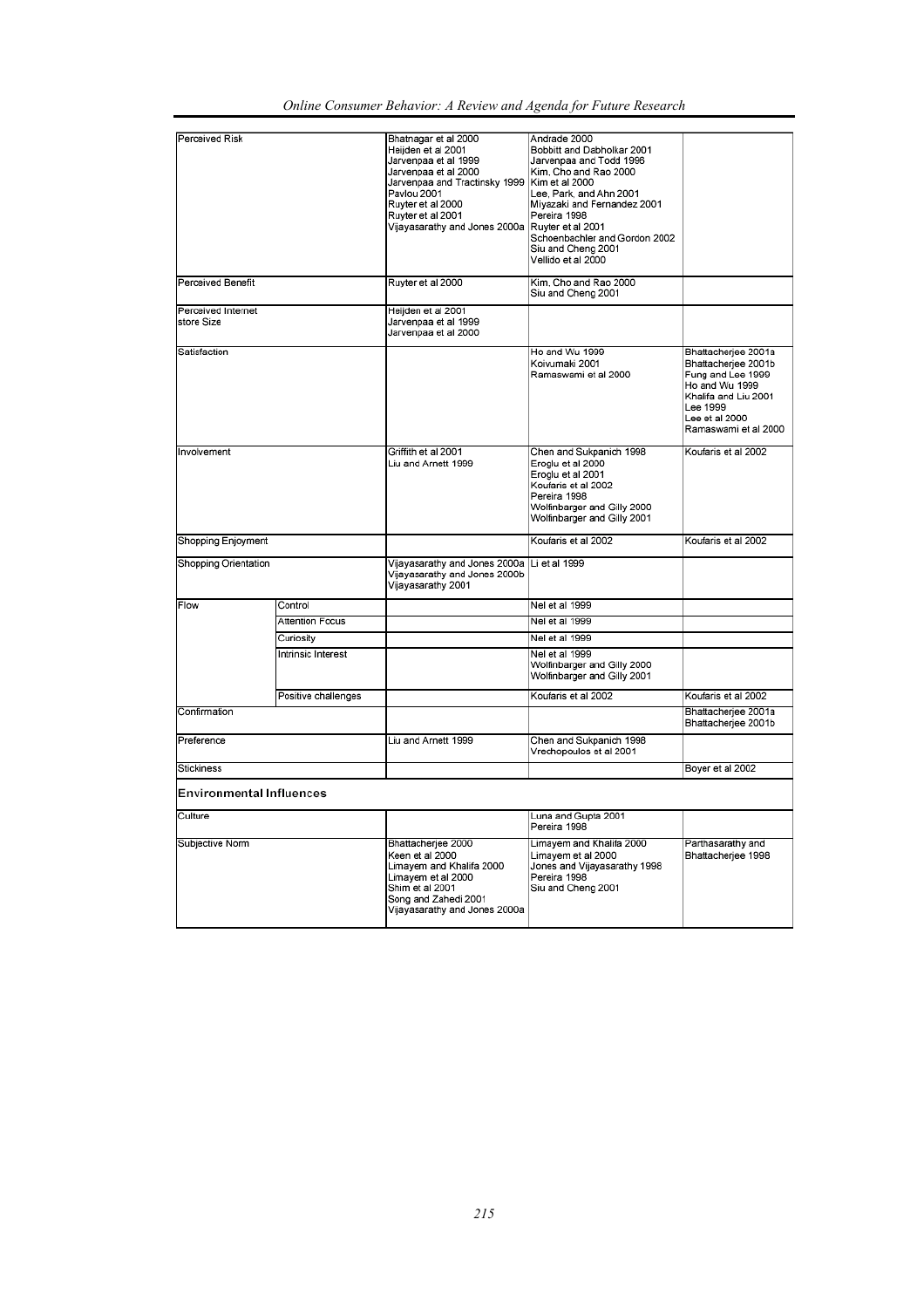| Perceived Behavioral<br>Control        |                 | Bhattacherjee 2000<br>Bobbitt and Dabholkar 2001<br>Bobbitt and Dabholkar 2001<br>Chen and Sukpanich 1998<br>Keen et al 2000<br>Koufaris et al 2002<br>Limayem and Khalifa 2000<br>Limayem and Khalifa 2000<br>Limayem et al 2000<br>Limayem et al 2000<br>Senecal 2000<br>Shim et al 2001<br>Song and Zahedi 2001 |                                                                                                                                                                     | Koufaris et al 2002                       |  |
|----------------------------------------|-----------------|--------------------------------------------------------------------------------------------------------------------------------------------------------------------------------------------------------------------------------------------------------------------------------------------------------------------|---------------------------------------------------------------------------------------------------------------------------------------------------------------------|-------------------------------------------|--|
| Exposure                               |                 | Kimelfeld and Watt 2001<br>Sohn 1999                                                                                                                                                                                                                                                                               | Kim and Lim 2001                                                                                                                                                    | Parthasarathy and<br>Bhattacherjee 1998   |  |
| Attention                              |                 |                                                                                                                                                                                                                                                                                                                    |                                                                                                                                                                     | Page and White 2002                       |  |
| Awareness                              |                 |                                                                                                                                                                                                                                                                                                                    |                                                                                                                                                                     | Page and White 2002                       |  |
| Image                                  |                 |                                                                                                                                                                                                                                                                                                                    |                                                                                                                                                                     | Page and White 2002                       |  |
| Reference Group                        |                 |                                                                                                                                                                                                                                                                                                                    |                                                                                                                                                                     | Page and White 2002                       |  |
| <b>Product/Service Characteristics</b> |                 |                                                                                                                                                                                                                                                                                                                    |                                                                                                                                                                     |                                           |  |
| Product Knowledge                      |                 | Bobbitt and Dabholkar 2001<br>Griffith et al 2001                                                                                                                                                                                                                                                                  | Bobbitt and Dabholkar 2001<br>Lee and Park 2001<br>Lee 2002<br>Ramaswami et al 2000                                                                                 |                                           |  |
| Product Type                           |                 | Bobbitt and Dabholkar 2001<br>White and Manning 1998<br>Liao and Cheung 2001<br>Vijayasarathy and Jones 2000b<br>Vijayasarathy 2001<br>Sohn 1999                                                                                                                                                                   | Andrade 2000<br>Bhatnagar et al 2000<br>Bobbitt and Dabholkar 2001<br>Ho and Wu 1999<br>Phau and Poon 2000<br>Schoenbachler and Gordon 2002<br>Stark and Meier 2001 |                                           |  |
| Layout                                 |                 |                                                                                                                                                                                                                                                                                                                    | Phau and Poon 2000<br>Phau and Poon 2000b                                                                                                                           |                                           |  |
| Frequency of<br>Purchase               |                 |                                                                                                                                                                                                                                                                                                                    | Phau and Poon 2000<br>Phau and Poon 2000b                                                                                                                           |                                           |  |
| Utilization                            |                 |                                                                                                                                                                                                                                                                                                                    | Goldsmith 2000                                                                                                                                                      |                                           |  |
| Tangibility                            |                 |                                                                                                                                                                                                                                                                                                                    | Jarvenpaa and Todd 1996<br>Phau and Poon 2000<br>Phau and Poon 2000b                                                                                                |                                           |  |
| Differentiation                        |                 |                                                                                                                                                                                                                                                                                                                    | Jarvenpaa and Todd 1996<br>Pereira 1998<br>Phau and Poon 2000<br>Phau and Poon 2000b                                                                                |                                           |  |
| Price                                  |                 | Degeratu et al 2000<br>Liao and Cheung 2001<br>Sohn 1999<br>Song and Zahedi 2001<br>Vijayasarathy and Jones 2000a                                                                                                                                                                                                  | Jarvenpaa and Todd 1996<br>Schoenbachler and Gordon 2002                                                                                                            | Page and White 2002                       |  |
| <b>Medium Characteristics</b>          |                 |                                                                                                                                                                                                                                                                                                                    |                                                                                                                                                                     |                                           |  |
| Website Design                         |                 | Ranganathan and Ganapathy<br>2002                                                                                                                                                                                                                                                                                  | Grandon and Ranganathan 2001<br>Ho and Wu 1999<br>Kim and Lim 2001<br>Schoenbachler and Gordon 2002                                                                 |                                           |  |
|                                        | Social Presence |                                                                                                                                                                                                                                                                                                                    | Kumar and Benbasat 2001<br>Siu and Cheng 2001                                                                                                                       |                                           |  |
|                                        | Navigation      | Chau et al 2000                                                                                                                                                                                                                                                                                                    | Chau et al 2000<br>Chiders et al 2001<br>Grandon and Ranganathan 2001<br>Lee and Park 2001<br>Lee 2002<br>Liang and Lai 2002                                        | Liang and Lai 2002<br>Page and White 2002 |  |

*Christy M. K. Cheung, Lei Zhu, Timothy Kwong, Gloria W.W. Chan, Moez Limayem*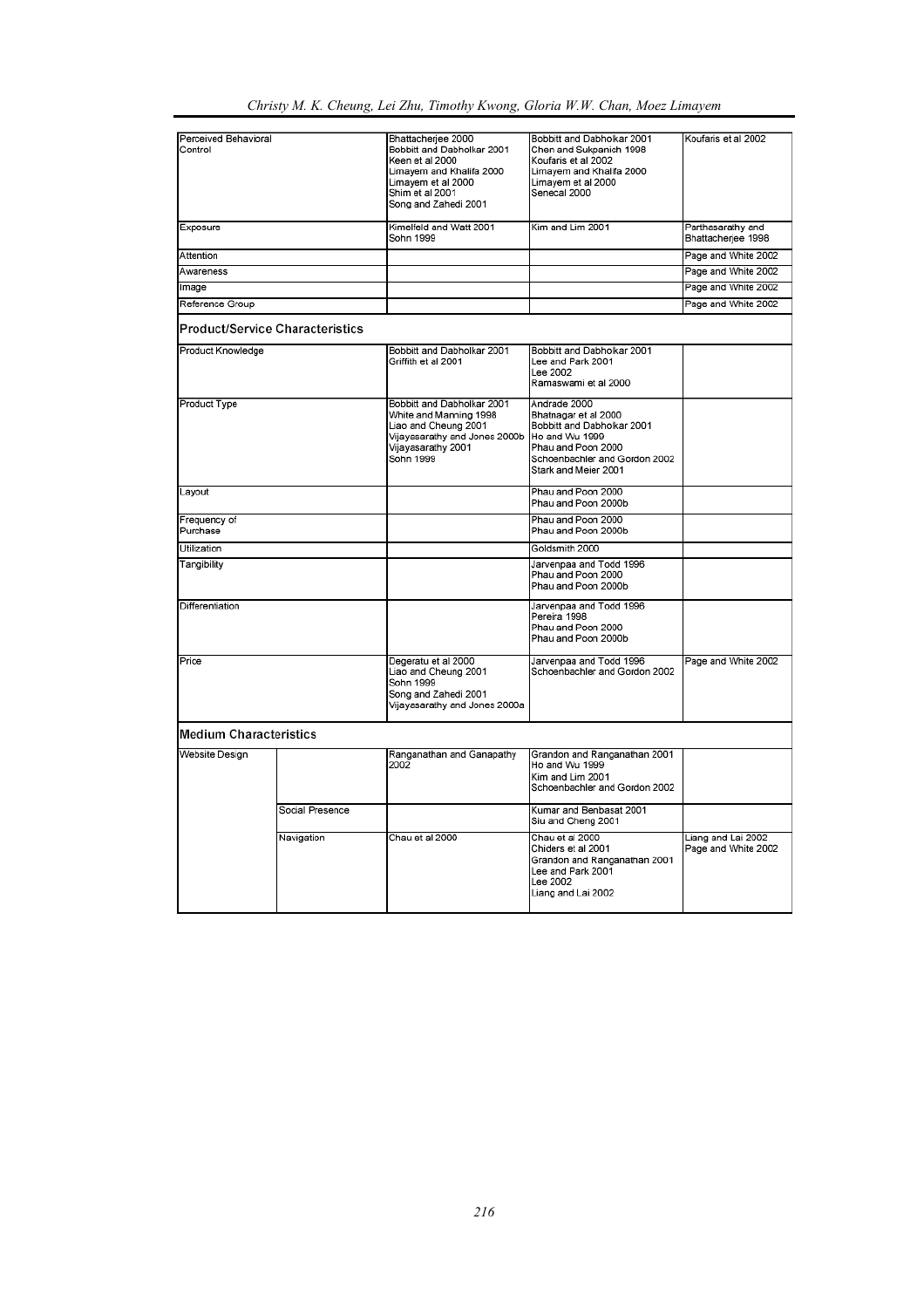| Ease of Use                 |                          | Bhattacherjee 2000<br>Chau et al 2000<br>Heijden et al 2001<br>Keen et al 2000<br>Lin and Lu 2000<br>Pavlou 2001 | Chau et al 2000<br>Chiders et al 2001<br>Goldsmith and Bridges 2000<br>Lee, Park, and Ahn 2001<br>Liang and Lai 2002<br>Raijas and Tuunainen 2001<br>Siu and Cheng 2001<br>Vellido et al 2000 | Lee 1999<br>Liang and Lai 2002<br>Page and White 2002<br>Parthasarathy and<br>Bhattacherjee 1998                     |
|-----------------------------|--------------------------|------------------------------------------------------------------------------------------------------------------|-----------------------------------------------------------------------------------------------------------------------------------------------------------------------------------------------|----------------------------------------------------------------------------------------------------------------------|
|                             | Interface                | Griffith et al 2001<br>Sohn 1999<br>Song and Zahedi 2001                                                         | Koivumaki 2001<br>Schoenbachler and Gordon 2002                                                                                                                                               |                                                                                                                      |
| Availability                |                          |                                                                                                                  | Ramaswami et al 2000<br>Schoenbachler and Gordon 2002                                                                                                                                         |                                                                                                                      |
| Accessibility               |                          | Lin and Lu 2000<br>Liu and Arnett 1999<br>Sohn 1999                                                              | Chen and Sukpanich 1998<br>Kim and Lim 2001<br>Lee 2002<br>Li et al 1999                                                                                                                      |                                                                                                                      |
| Compatibility               |                          |                                                                                                                  | Jarvenpaa and Todd 1996                                                                                                                                                                       | Parthasarathy and<br>Bhattacherjee 1998                                                                              |
| Functionality               |                          | Sohn 1999                                                                                                        |                                                                                                                                                                                               |                                                                                                                      |
| Privacy                     |                          | Pavlou 2001                                                                                                      |                                                                                                                                                                                               | Page and White 2002                                                                                                  |
| Reliability                 |                          |                                                                                                                  | Goldsmith and Bridges 2000<br>Jarvenpaa and Todd 1996<br>Kim and Lim 2001                                                                                                                     | Lee 1999<br>Page and White 2002                                                                                      |
| Security                    |                          | Liao and Cheung 2001<br>Pavlou 2001<br>Ranganathan and Ganapathy<br>2002                                         | Chen and Sukpanich 1998<br>Goldsmith 2000<br>Han et al 2001<br>Kim and Lim 2001<br>Liang and Lai 2002<br>Schoenbachler and Gordon 2002                                                        | ee 1999<br>Liang and Lai 2002<br>Page and White 2002                                                                 |
| Network Speed               |                          |                                                                                                                  | Goldsmith 2000<br>Goldsmith and Bridges 2000<br>Kim and Lim 2001<br>Lee and Park 2001<br>Raijas and Tuunainen 2001                                                                            | Lee 1999<br>Page and White 2002                                                                                      |
| Network Externalities       |                          |                                                                                                                  |                                                                                                                                                                                               | Parthasarathy and<br>Bhattacherjee 1998                                                                              |
| Usefulness                  |                          | Bhattacherjee 2000<br>Chau et al 2000<br>Heijden et al 2001<br>Lin and Lu 2000<br>Pavlou 2001                    | Chau et al 2000<br>Chiders et al 2001<br>Lee, Park, and Ahn 2001                                                                                                                              | Bhattacherjee 1998<br>Bhattacherjee 2001a<br>Bhattacherjee 2001b<br>Parthasarathy and<br>Bhattacherjee 1998          |
| Information Quality         |                          | Lin and Lu 2000<br>Liu and Arnett 1999                                                                           | Grandon and Ranganathan 2001<br>Ho and Wu 1999<br>Kim and Lim 2001<br>Wolfinbarger and Gilly 2000<br>Wolfinbarger and Gilly 2001<br>Vijayasarathy and Jones 2000a                             | Lee 1999<br>Page and White 2002                                                                                      |
|                             | Information Complexity   |                                                                                                                  | Huang 2000                                                                                                                                                                                    |                                                                                                                      |
|                             | Information Novelty      |                                                                                                                  | Huang 2000                                                                                                                                                                                    |                                                                                                                      |
|                             | Information Architecture |                                                                                                                  | Spiteri 2001                                                                                                                                                                                  |                                                                                                                      |
|                             | Information Content      | Ranganathan and Ganapathy<br>2002                                                                                |                                                                                                                                                                                               |                                                                                                                      |
|                             | Information accuracy     |                                                                                                                  | Lee 2002                                                                                                                                                                                      |                                                                                                                      |
| Dynamic Pricing<br>Strategy |                          | Keen et al 2000                                                                                                  | Kannan and Kopalle 2001<br>Liang and Lai 2002                                                                                                                                                 | Liang and Lai 2002                                                                                                   |
| Search Attribute            |                          | Bobbitt and Dabholkar 2001<br>Chau et al 2000<br>Degeratu et al 2000                                             | Bobbitt and Dabholkar 2001<br>Chau et al 2000<br>Grandon and Ranganathan 2001<br>Koufaris et al 2002<br>Liang and Lai 2002                                                                    | Bobbitt and Dabholkar<br>2001<br>Chau et al 2000<br>Degeratu et al 2000<br>Koufaris et al 2002<br>Liang and Lai 2002 |